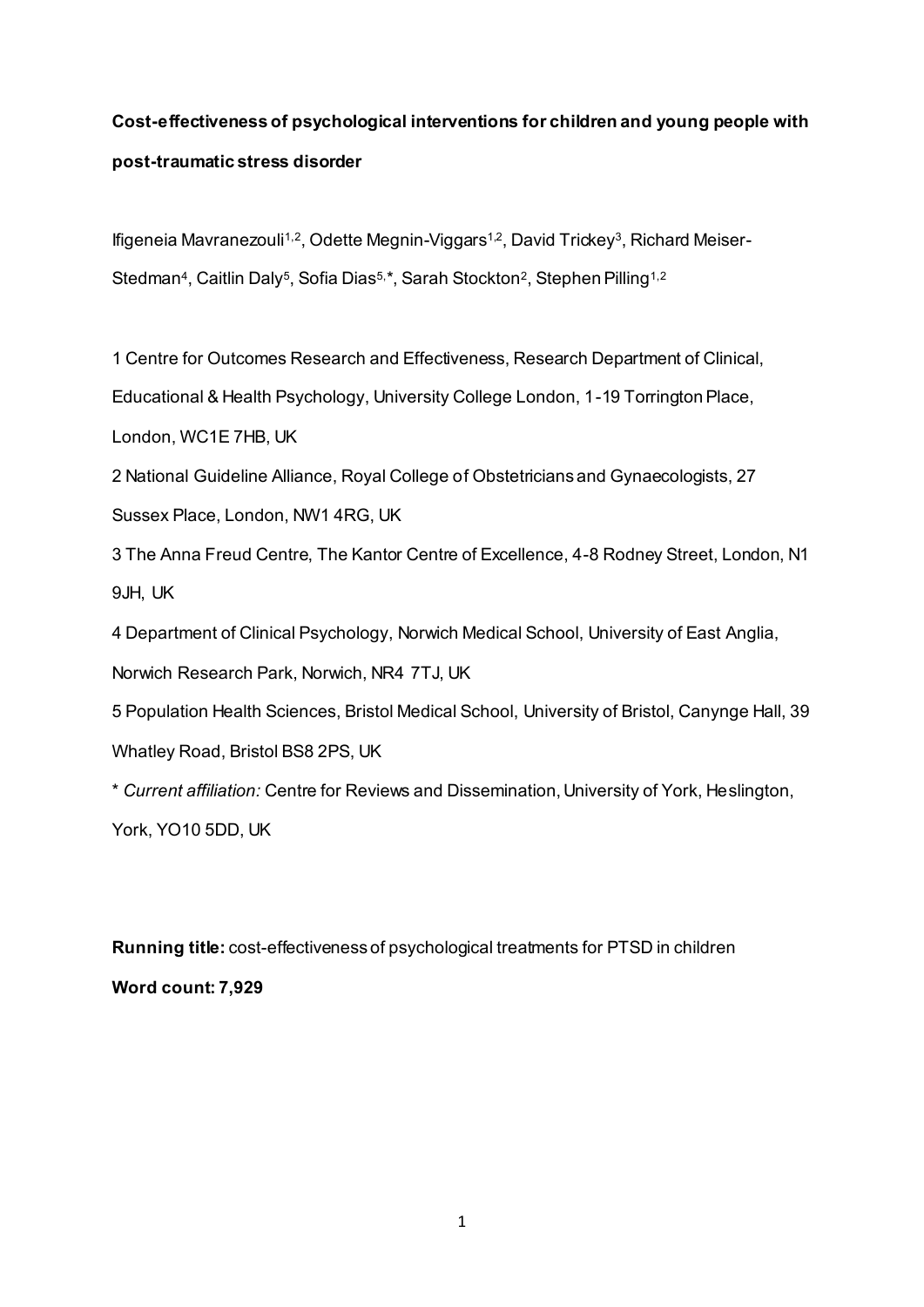#### **Abstract**

**Background:** PTSD in youth may lead to long-lasting psychological implications, educational difficulties and increased healthcare costs. Psychological interventions have been shown to be effective in its management. The objective of this study was to assess the cost-effectiveness of a range of psychological interventions for children and young people with PTSD.

**Methods:** A decision-analytic model was constructed to compare costs and quality-adjusted life years (QALYs) of 10 psychological interventions and no treatment for children and young people with PTSD, from the perspective of the National Health Service and personal social services in England. Effectiveness data were derived from a systematic review and network meta-analysis. Other model input parameters were based on published sources, supplemented by expert opinion.

**Results:** Cognitive therapy for PTSD, a form of individual trauma-focused cognitive behavioural therapy (TF-CBT), appeared to be the most cost-effective intervention for children and young people with PTSD (with a probability of 0.78 amongst the 11 evaluated options at a cost-effectiveness threshold of £20,000/QALY), followed by narrative exposure (another form of individual TF-CBT), play therapy, and other forms of individual TF-CBT. After excluding cognitive therapy from the analysis, narrative exposure appeared to be the most cost-effective option with a 0.40 probability of being cost-effective amongst the remaining 10 options. EMDR, parent training and group TF-CBT occupied middle costeffectiveness rankings. Family therapy and supportive counselling were less cost-effective than other active interventions. There was limited evidence for some interventions, in particular cognitive therapy for PTSD and parent training.

**Conclusions:** Individual forms of TF-CBT and, to a lesser degree, play therapy appear to be cost-effective in the treatment of children and young people with PTSD. Family therapy and supportive counselling are unlikely to be cost-effective relative to other interventions. There is a need for well-conducted studies that examine the long-term clinical and cost-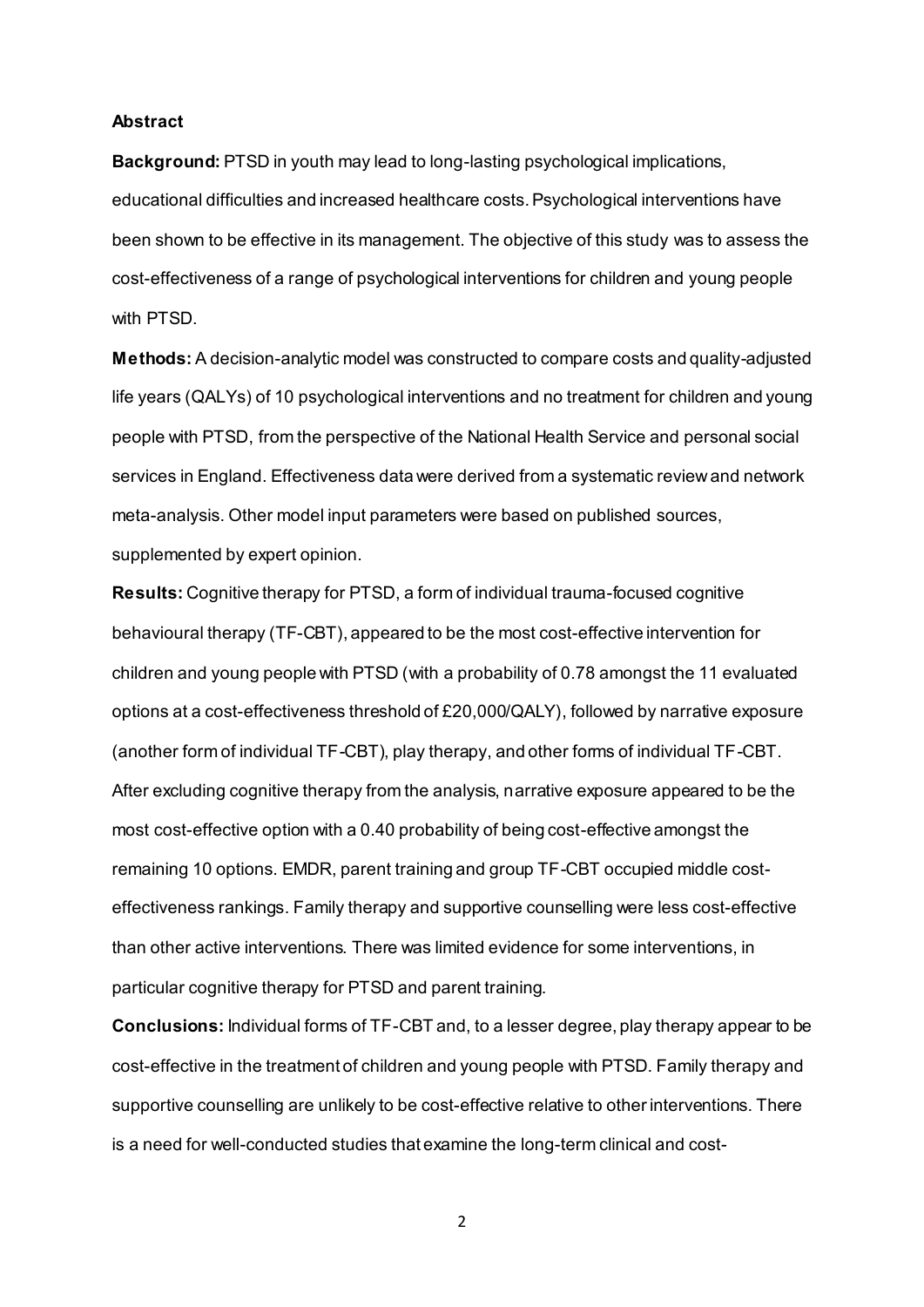effectiveness of a range of psychological treatments for children and young people with

PTSD.

**Keywords:** post-traumatic stress disorder; economic evaluation; decision-analytic modelling; intervention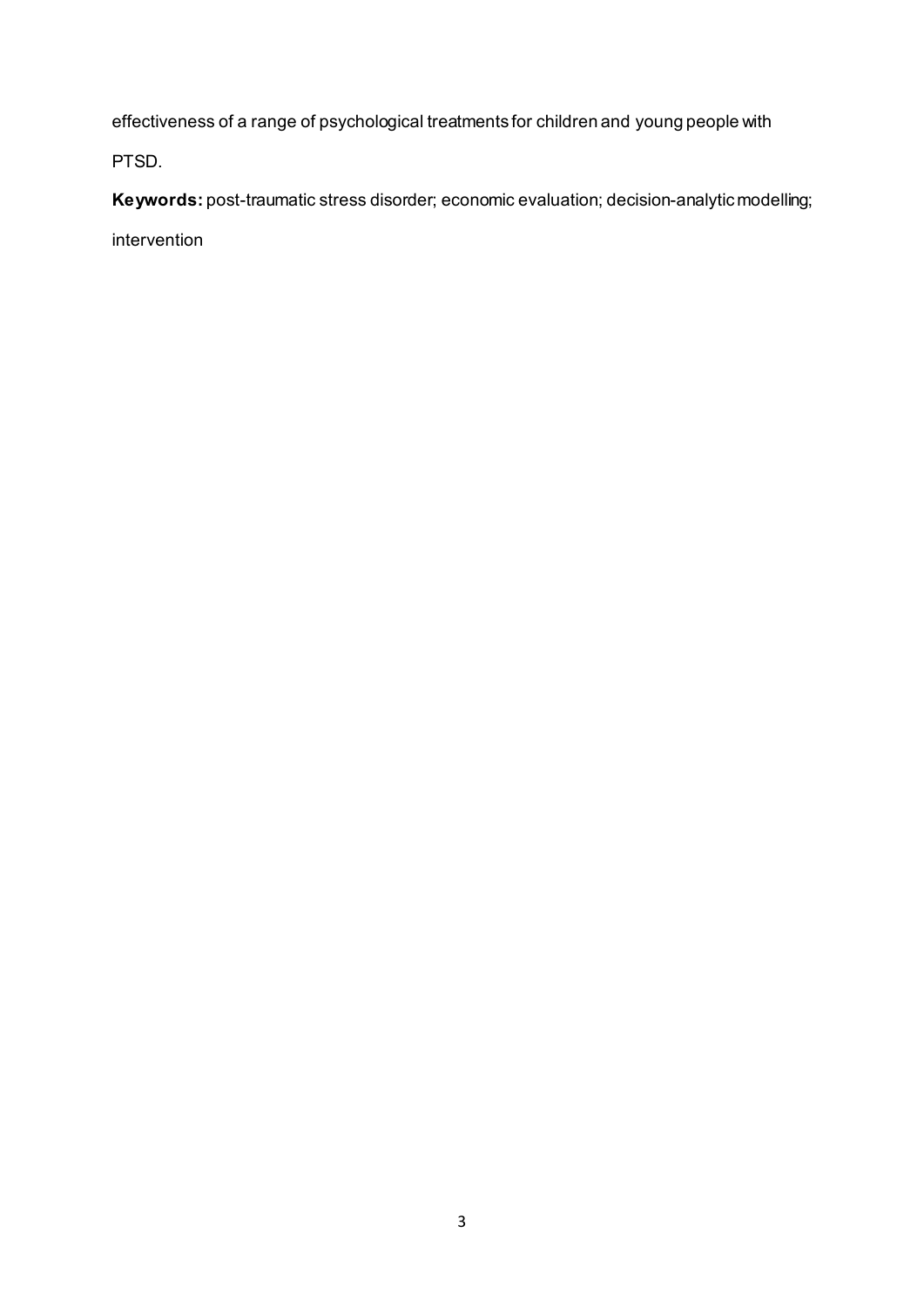#### **INTRODUCTION**

A considerable proportion of children and young people who are exposed to traumatic events, around 16%, will develop post-traumatic stress disorder (PTSD) (Alisic et al., 2014). Those who still have PTSD symptoms six months after the traumatic event are unlikely to recover without intervention (Hiller et al., 2016). If untreated, PTSD may lead to long-lasting psychological implications, educational difficulties and increased healthcare costs (Makley & Falcone, 2010). A number of psychological interventions have been shown to be effective in the treatment of PTSD in youth, predominantly trauma-focused cognitive behavioural therapy (TF-CBT) and, to a lesser extent, eye movement desensitisation and reprocessing (EMDR) (Mavranezouli et al., 2019). Published economic evaluations in this field have concluded that cognitive therapy for PTSD, an individual form of TF-CBT (Shearer et al., 2018), individual TF-CBT (Mihalopoulos et al., 2015) and group TF-CBT (Aas, Iversen, Holt, Ormhaug, & Jensen, 2018) were more cost-effective than waitlist or treatment as usual; TF-CBT was also found to be more cost-effective than counselling (Gospodarevskaya & Segal, 2012) whereas group psychotherapy was likely more cost-effective than individual psychotherapy (McCrone et al., 2005). These economic studies evaluated a limited range of interventions available for the treatment of PTSD in youth and made very few comparisons between active interventions. Given the variety of available interventions and the need for efficient use of healthcare resources, the objective of this study was to examine the costeffectiveness of a range of psychological interventions for the treatment of PTSD in children and young people from the perspective of the National Health Service (NHS) and Personal Social Services (PSS) in England, using decision-analytic economic modelling.

#### **METHODS**

The analysis presented here informed the updating of national guidance for the management of PTSD in England, published by the National Institute for Health and Care Excellence (NICE) (National Institute for Health and Care Excellence, 2018). The guideline was developed by a guideline committee, an independent multi-disciplinary group of clinical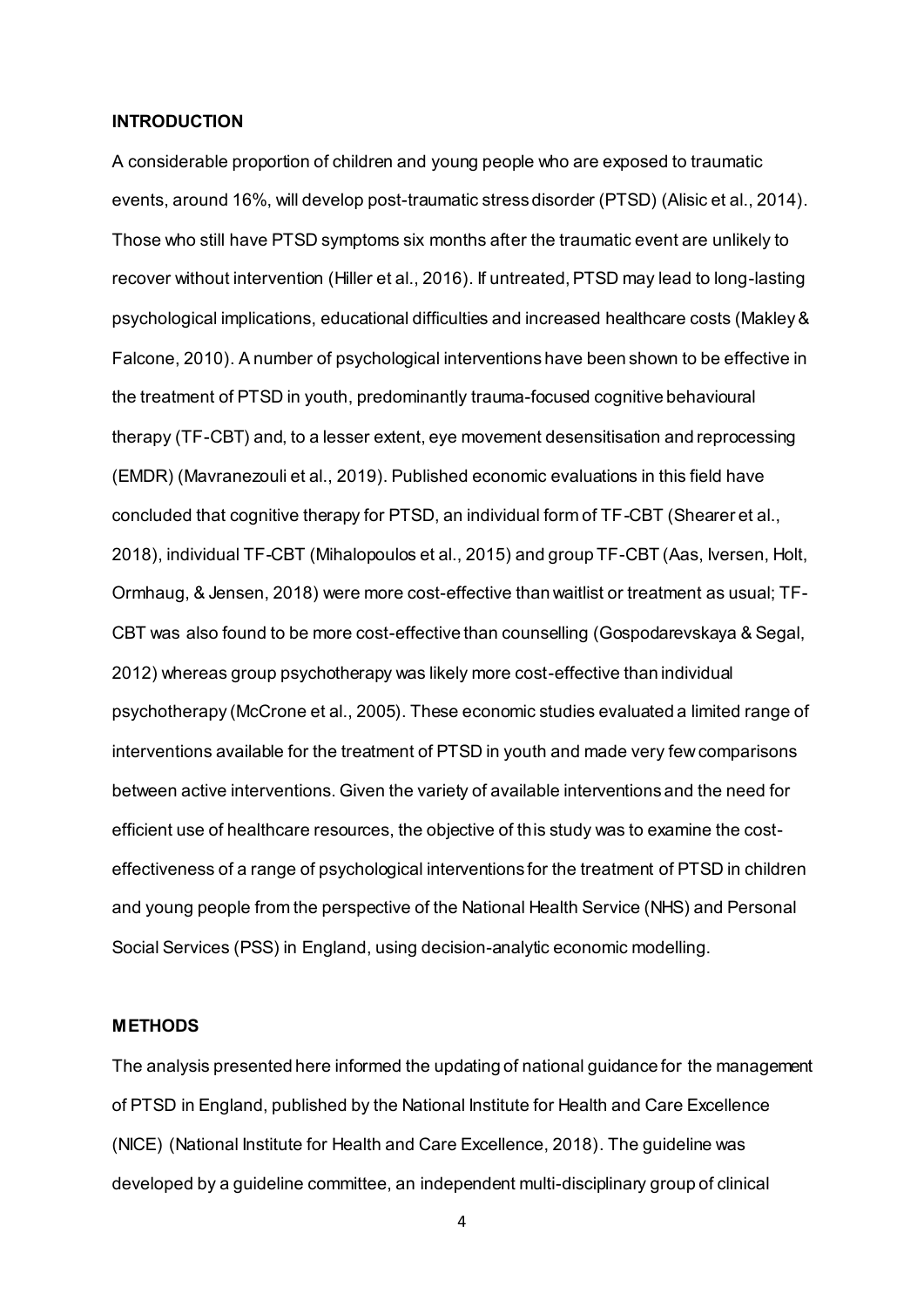academics, health professionals and service user and carer representatives with expertise and experience in the field of PTSD. The committee contributed to the development of the economic model by providing advice on issues relating to the natural history and treatment patterns of PTSD in children and young people in the UK, as well as on model inputs in areas where evidence was lacking.

### *Population*

The study population comprised children and young people (aged under 18 years) with clinically important post-traumatic stress symptoms, defined by a diagnosis of PTSD according to the Diagnostic and Statistical Manual of Mental Disorders (DSM), the World Health Organization (WHO) International Classification of Diseases (ICD) or similar criteria, or by clinically significant PTSD symptoms, indicated by a PTSD symptom score above threshold on a validated scale, that are present for more than 3 months after a traumatic event.

#### *Interventions*

The psychological interventions considered in the economic analysis were selected amongst interventions that were considered in a systematic review and NMA of randomised controlled trials (RCTs) of psychological, psychosocial and other non-pharmacological treatments for children and young people with PTSD (Mavranezouli et al., 2019; see Appendix S2 of that paper for the study protocol and the inclusion criteria for the NMA). For the economic analysis we considered only interventions that had been tested on at least 40 individuals across RCTs included in the NMA of changes in PTSD symptoms at treatment endpoint, as this was deemed the minimum size of evidence base that could support a practice recommendation. Treatment as usual was not considered in the economic analysis as it comprised a heterogeneous group of non-specific interventions that were not clearly defined across studies. The NMA assessed different interventions within the TF-CBT class. TF-CBT is a broad class of psychological interventions that predominantly use trauma-focused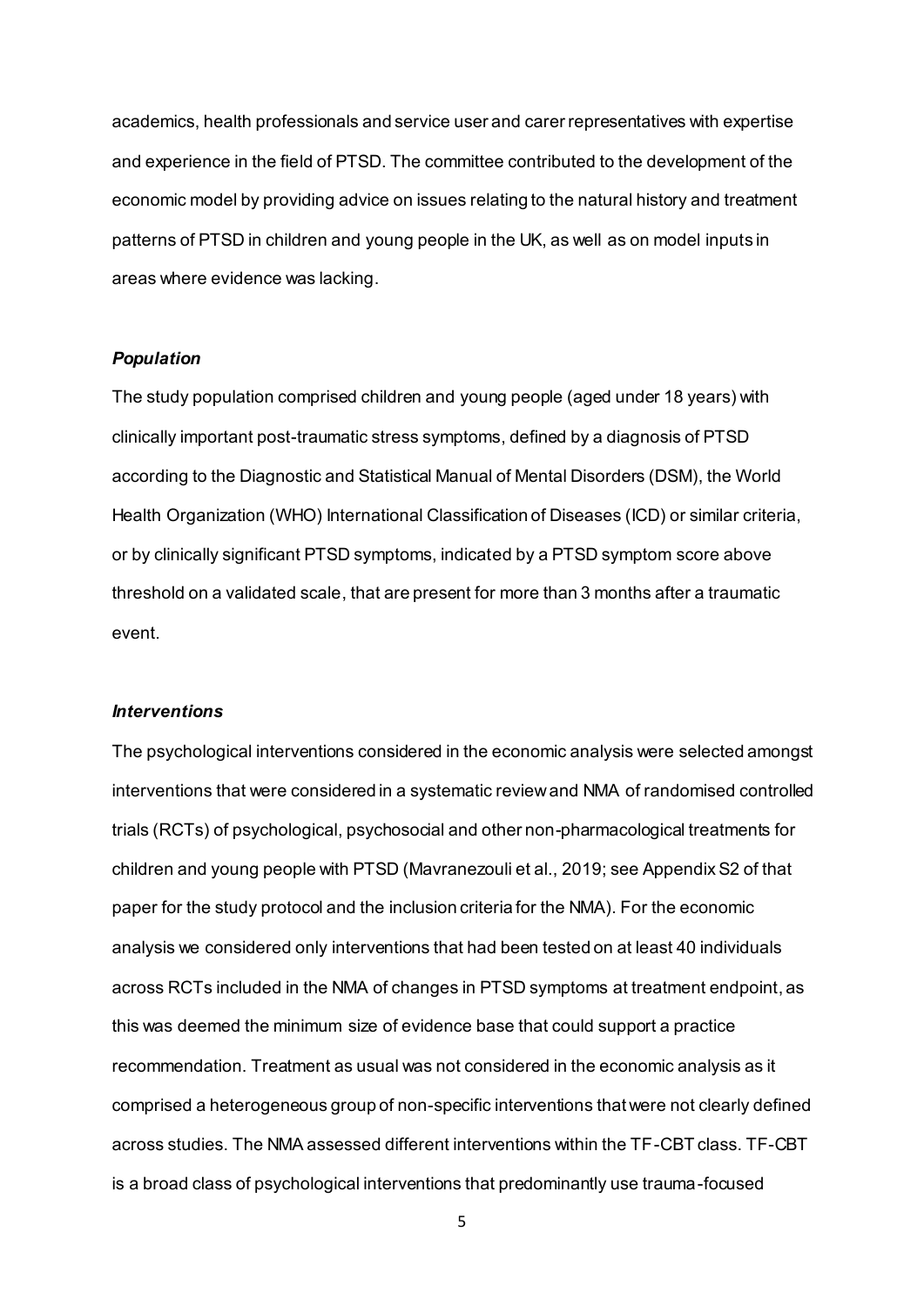cognitive, behavioural or cognitive-behavioural techniques and exposure approaches to treatment. Although some interventions place their main emphasis on exposure (e.g. imaginal reliving, producing a written narrative or in vivo exposure) and others on cognitive techniques (e.g. restructuring of trauma-related appraisals), most use a combination. Interventions belonging to the TF-CBT class were considered separately in the economic analysis to explore potential substantial differences in their relative cost-effectiveness. We decided to consider cognitive therapy for PTSD, one of the interventions within the TF-CBT class, in an exploratory economic analysis, although it had only been tested on 25 trial participants, because it was shown to be the most effective intervention in the NMA, and this finding, in combination with the robust evidence of effectiveness for all other interventions within the TF-CBT class, increased our confidence that cognitive therapy for PTSD was effective, despite of its limited evidence base. Nevertheless, we have also presented and interpreted results of the economic analysis after excluding cognitive therapy for PTSD from consideration.

The economic analysis evaluated the following interventions:

- Cognitive therapy for PTSD [TF-CBT] (included in exploratory analysis)
- Cohen TF-CBT/cognitive processing therapy (CPT) [TF-CBT]
- Narrative exposure therapy [TF-CBT]
- Exposure/prolonged exposure therapy [TF-CBT]
- Group CBT [TF-CBT]
- EMDR
- Family therapy
- Play therapy
- Parent training
- Supportive counselling
- No treatment, reflected in waitlist or no treatment RCT arms included in the NMA.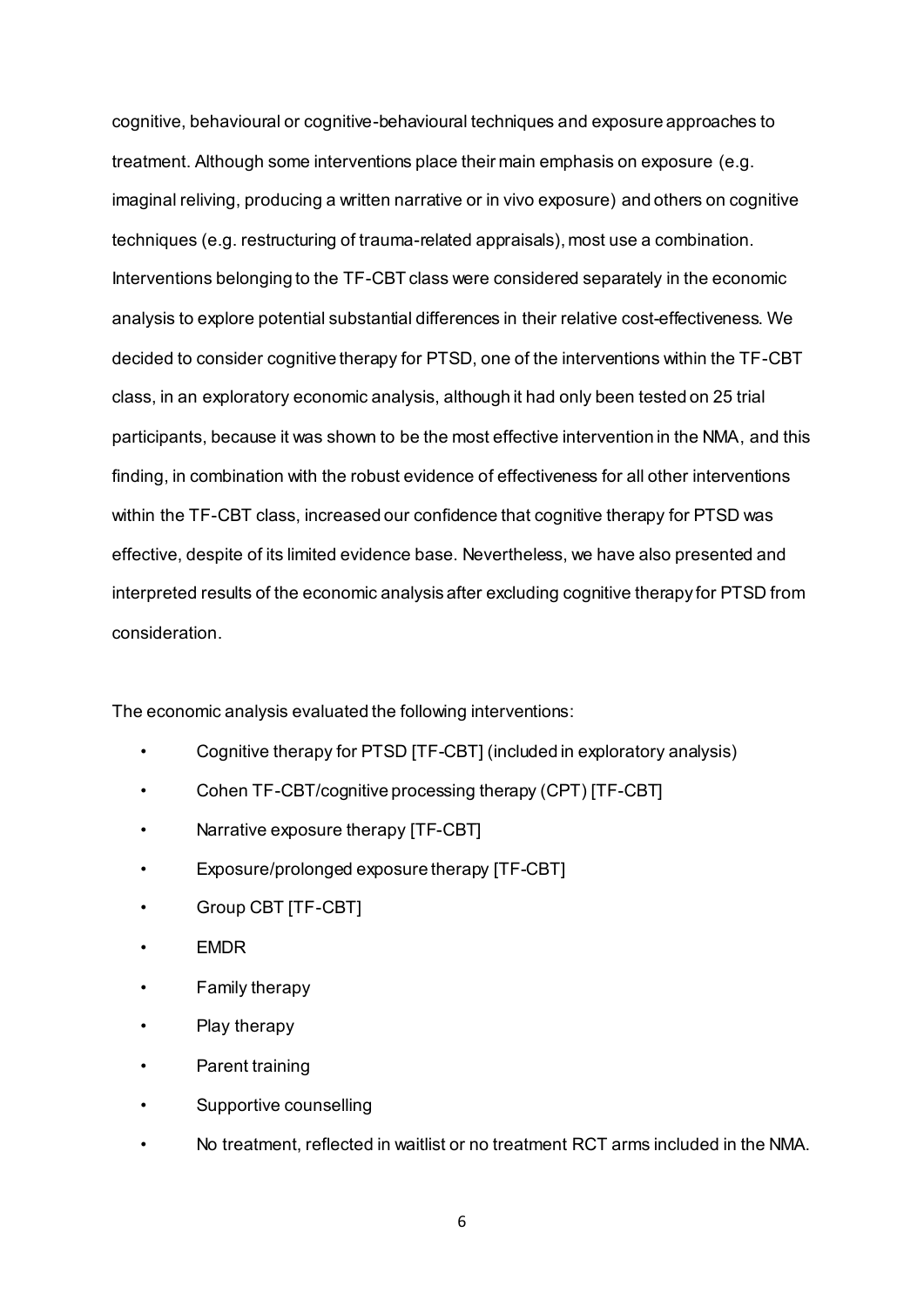#### *Economic model structure*

A hybrid decision-analytic model consisting of a decision-tree followed by a two-state Markov model was constructed using Microsoft Office Excel 2013 to estimate total costs and qualityadjusted life years (QALYs) associated with each treatment. The model structure was determined by the natural history of PTSD in youth, its treatment patterns in the UK, and the availability of relevant clinical and epidemiological data (Figure 1).

The model followed hypothetical cohorts of children and young people with PTSD, initiated on each of the treatment options assessed. The duration of treatment equalled 3 months (12 weeks), according to the average treatment duration for children and young people with PTSD in trials and routine clinical practice (range 6-14 weeks). Following a course of treatment, children and young people in each cohort either remitted (entering a state of 'no-PTSD') or failed to remit, remaining in a 'PTSD' state. In the next 3 months of follow-up, those who had remitted could remain in remission or relapse to PTSD. Conversely, those who had not remitted, could remain in the 'PTSD' state or remit (and move to 'no-PTSD'). The length of the follow-up period immediately post-treatment was set at 3 months as this is the period for which most follow-up data are reported in RCTs of psychological interventions for PTSD.

After that point, children and young people in each cohort entered the Markov model, run in 3-month cycles, for consistency with the duration of the two periods of the decision-tree. In each cycle, children and young people could remain in the same health state or move between the states of 'PTSD' and 'no-PTSD'. A half-cycle correction was applied.

The time horizon of the analysis was 3 years (36 months), comprising 6 months in the decision tree and 2.5 years (10 x 3-month cycles) in the Markov component of the model. This time frame was deemed adequate to capture longer-term costs and effects of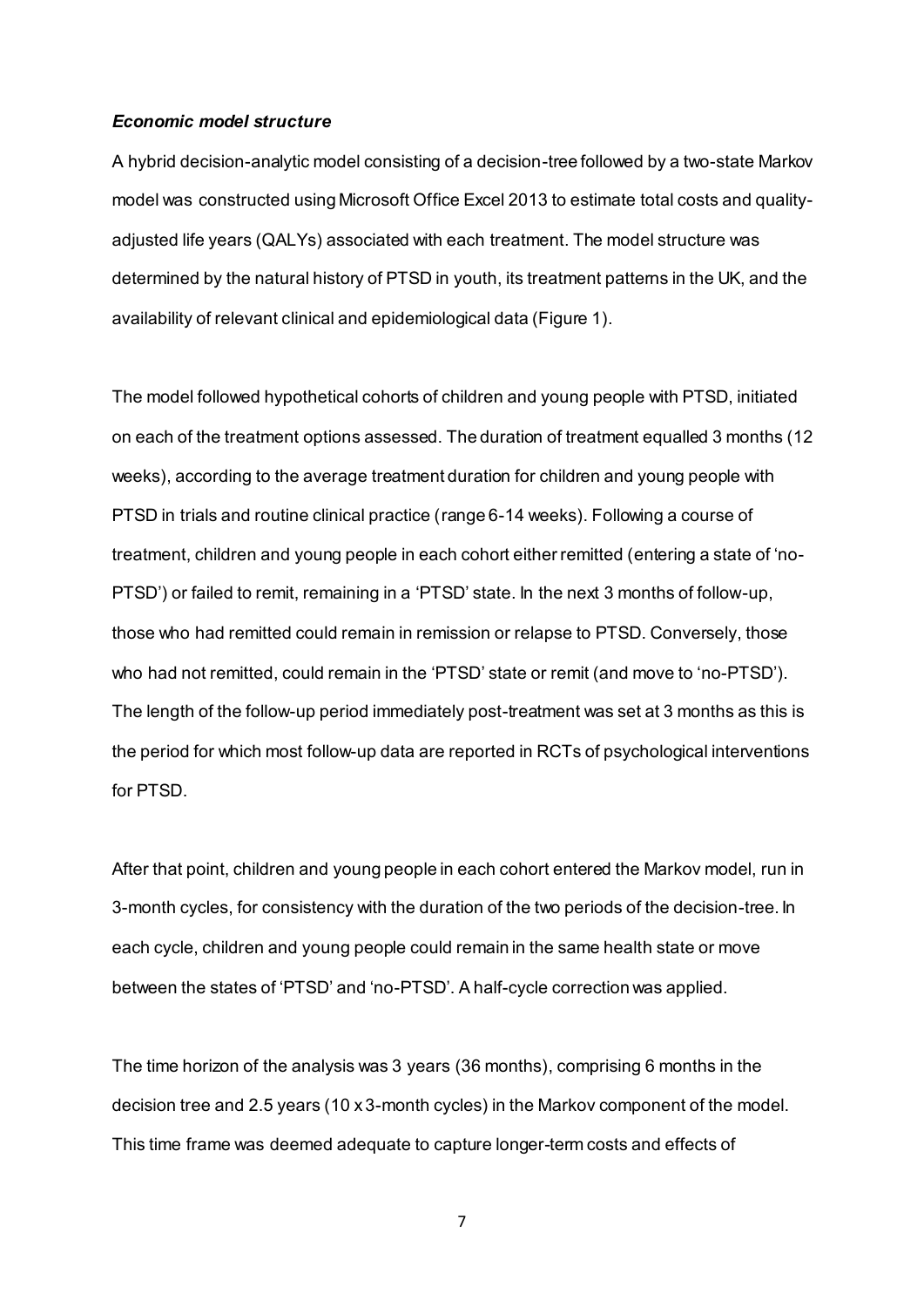treatment, without making significant extrapolations and assumptions over the course of PTSD.

Death was not considered as there is no published evidence that mortality in children and young people with PTSD is higher than that of those in the general population.

#### *Effectiveness data*

We obtained effectiveness data from a systematic review and NMA of psychological and psychosocial interventions for children and young people with PTSD (Mavranezouli et al., 2019). We utilised the results of 2 NMAs of changes in PTSD symptoms: between baseline and treatment endpoint; and between baseline and 1-4 month follow-up. Details on the selection of the effectiveness data and the transformations required for use in the economic model are provided in Appendix S1.

The outputs of the NMA of changes in PTSD symptoms between baseline and treatment endpoint informed the intervention effects in the model period of 0-3 months. For the 3-6 month follow-up period, the base-case economic analysis conservatively assumed that the active intervention effects were not retained and equalled the effect of no treatment; this was decided because the results of the NMA of changes in PTSD symptoms between baseline and 1-4-month follow-up showed considerable uncertainty. Data from this NMA were used in secondary analyses, to inform effects for each active intervention during 3-6 months after treatment initiation.

#### *Baseline probability of remission*

The probability of remission for no treatment (baseline) and for all model arms beyond treatment endpoint (i.e. for all treatment options during 3-6 months after treatment initiation in the base-case analysis and for all treatment options during 6-36 months after treatment initiation in both the base-case and secondary analyses) was estimated using naturalistic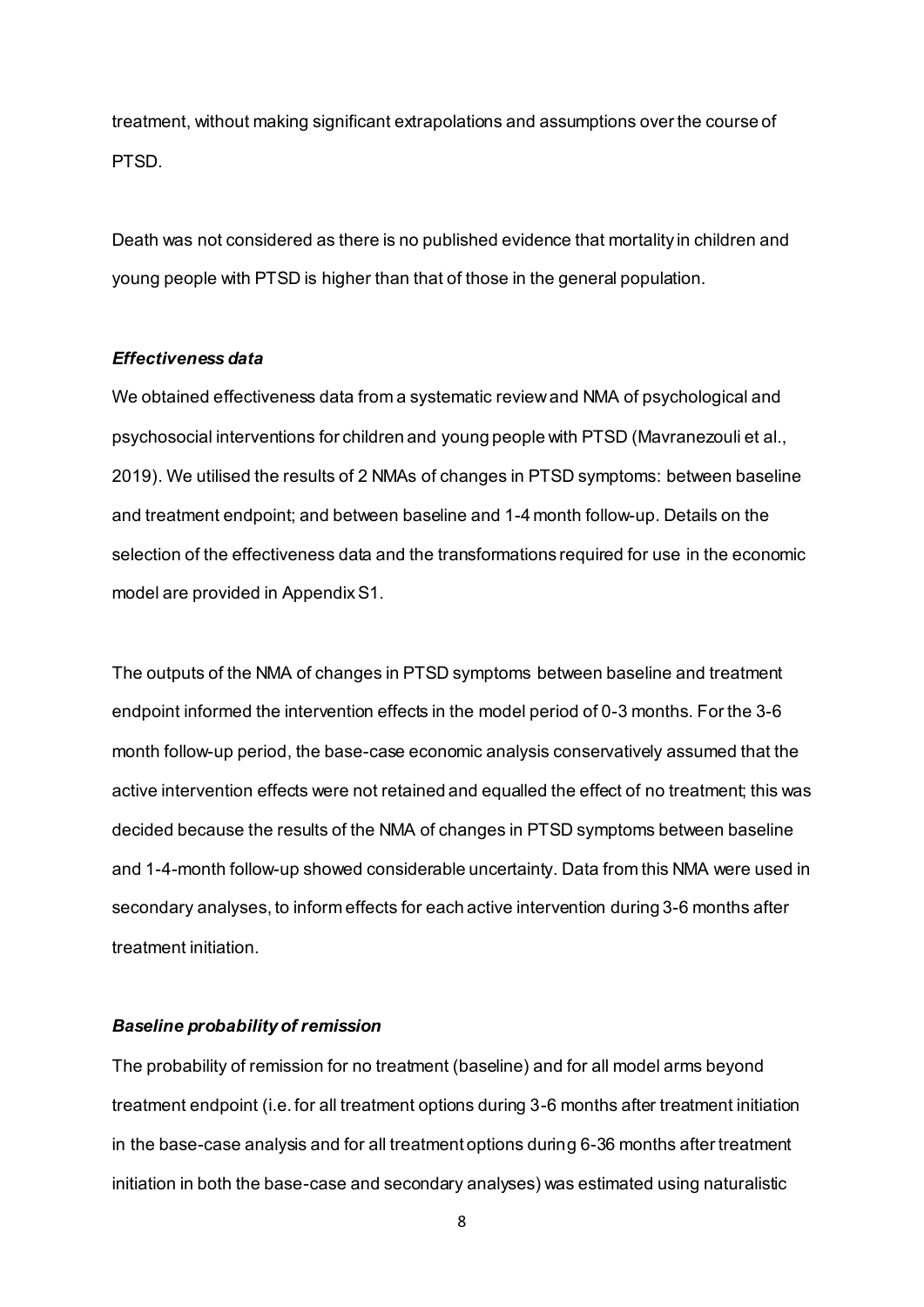data on children and young people with PTSD in the community, who participated in a global mental health survey (Rosellini et al., 2018). We considered the community survey participants to be representative of our study population, which was children and young people presenting in primary care with symptoms of PTSD. We preferred using community data on absolute effects for baseline (no treatment) to RCT data, as the latter reflect trial conditions and not necessarily care received in community (for a discussion on the selection of data for the baseline natural history model see Dias, Welton, Sutton, & Ades, 2013). Details on the methods used for the estimation of the baseline probability of remission are provided in Appendix S2.

#### *Risk of relapse*

An annual risk of relapse of 0.10 was assumed across all treatment arms, based on the committee's expert opinion and due to lack of relevant published evidence; this was translated into a 3-month probability of relapse of 0.026 assuming exponential function, which was applied in the 3-month follow-up period of the decision-tree and over the whole duration of the Markov model. This assumption was tested in sensitivity analysis.

### **Utility data**

Utility scores express preferences for the health-related quality of life (HRQoL) in distinct health states and are necessary for the estimation of QALYs. Following a systematic literature search of utility data for PTSD, the base-case economic analysis used utility scores generated from HRQoL ratings of Australian adolescents and young adults aged 16-21 years, some of whom had developed PTSD, who participated in a mental health survey (Gospodarevskaya, 2013). HRQoL was assessed with the Assessment of Quality of Life measure [\(http://www.aqol.com.au\)](http://www.aqol.com.au/). The study sample was large (N=993) but its age was higher than the age of our study population. Moreover, the utility value of 'no-PTSD', derived from adolescents and young adults who had never experienced PTSD, is likely to be higher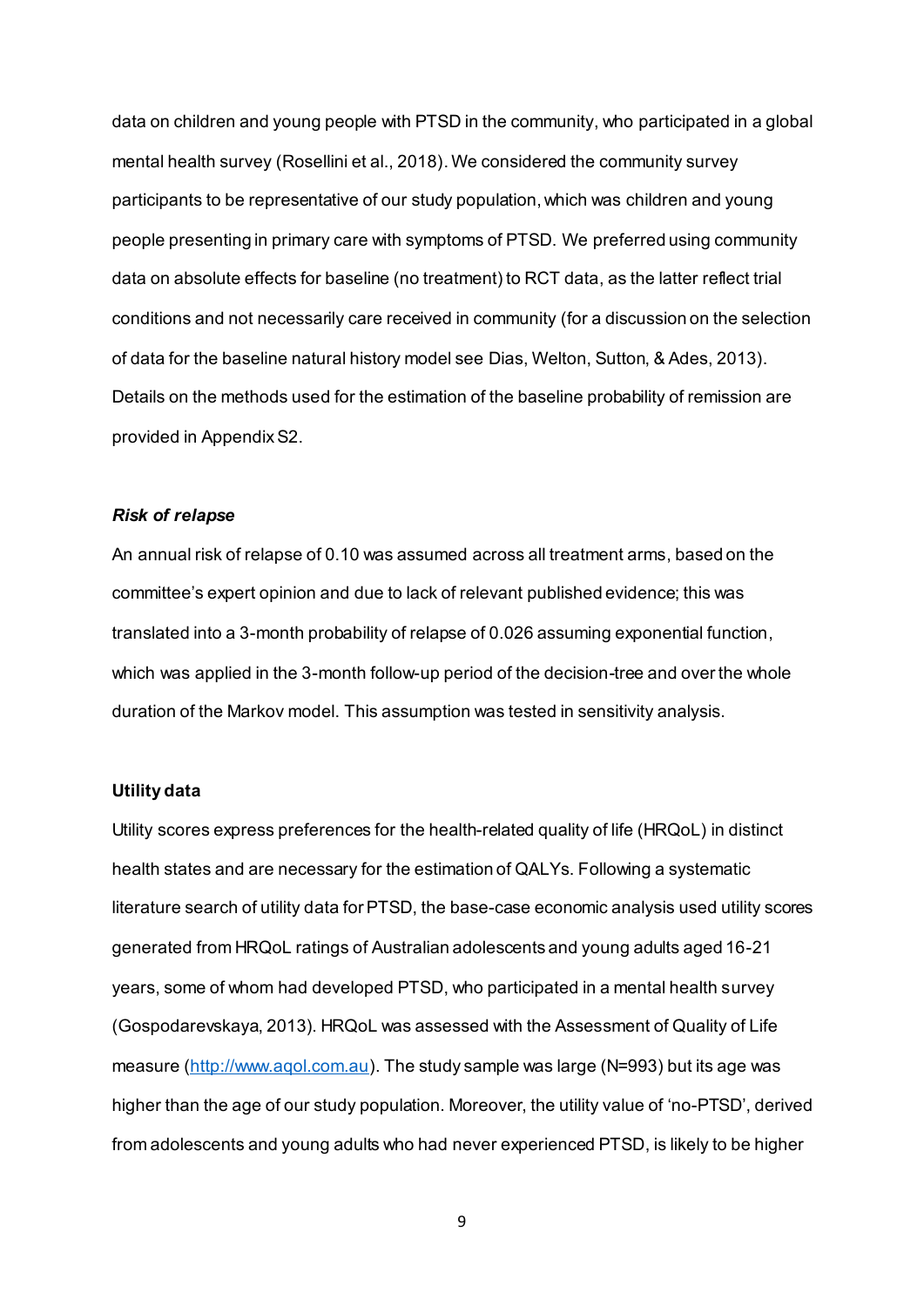than the utility of 'no-PTSD' following remission, therefore use of utility data from this study has likely overestimated the utility value of the 'no-PTSD' state.

A secondary economic analysis was conducted that used utility data from children and young people aged 8-17 years with PTSD who participated in a RCT of cognitive therapy for PTSD 2-6 months after single trauma (Shearer et al., 2018). HRQoL was rated using the parent-completed Strengths and Difficulties Questionnaire, and subsequently mapped onto the Child Health Utility index 9D using a published algorithm (Furber, Segal, Leach, & Cocks, 2014). Utility values were adjusted for baseline utility differences and potential clinical predictors (age, gender, group).Baseline HRQoL data from all trial participants determined the utility of the PTSD state. Data obtained from PTSD-free children at trial follow up, irrespective of group allocation, determined the utility of no-PTSD.The study sample, although very small (N=29), was directly relevant to the population of our analysis. The reported utility values suggested very narrow utility gains after remission from PTSD, resulting in the face validity of these data being questioned by the guideline committee; for this reason these data were only utilised in secondary analyses.

### *Resource use and cost data*

The analysis included intervention costs (healthcare professional time), and costs relating to the 'PTSD' and 'no-PTSD' health states, including costs of primary, community and secondary healthcare and costs of personal social services.

Intervention costs (Table 1) were calculated by combining resource use reported in RCTs included in the NMA that informed the economic analysis (i.e. number and duration of therapeutic sessions, number of therapists and participants for group interventions), modified to represent routine UK practice, with respective national unit costs. Descriptions of interventions in the RCTs that informed the NMAs and, subsequently, the economic analysis suggested that interventions were delivered by a range of therapists, including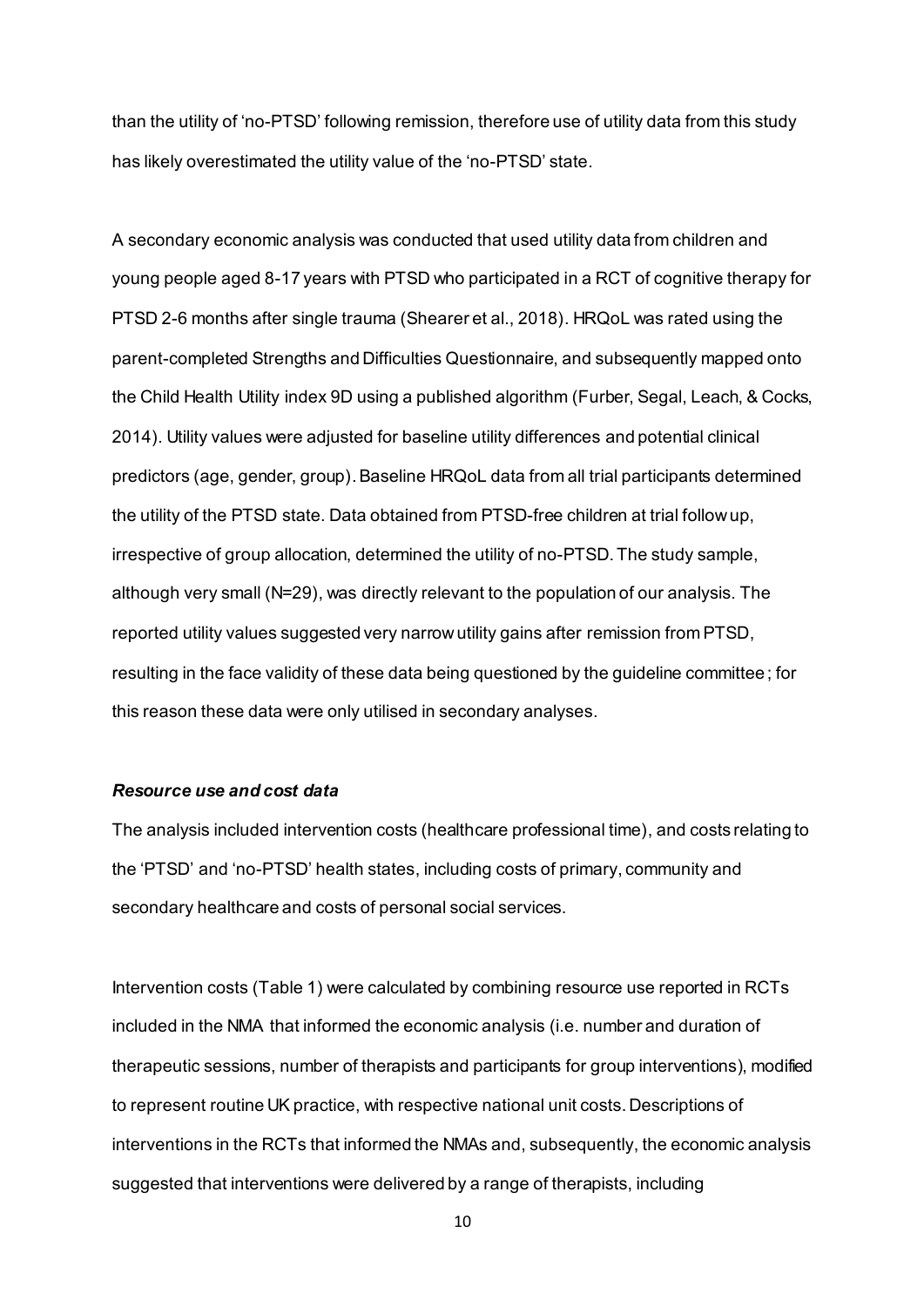psychologists, social care professionals, counsellors, teachers, psychology graduate students or postdoctoral fellows, nurses, social workers, and lay counsellors. For the economic analysis, all interventions were assumed to be delivered by Band 7 therapists (clinical psychologists) according to the NHS Agenda for Change for qualified Allied Health Professionals, to reflect routine practice in the UK.

The therapists' unit cost was estimated using a combination of data derived from national sources (British Association for Behavioural & Cognitive Psychotherapies, 2016; Curtis & Burns, 2017; National College for Teaching and Leadership, 2016) and included wages/salary, salary oncosts, capital and other overheads, qualification and supervision costs. The ratio of direct (face-to-face) to indirect (preparation and administrative tasks) therapists' time was taken into account. Combining this information, the unit cost of a band 7 clinical psychologist was estimated at £101 per hour of direct client contact. Details on the methods and sources used to estimate this figure are reported in Appendix S3.

Costs associated with the PTSD and no-PTSD health states were taken from the study by Shearer and colleagues (2018). NHS/PSS costs including staff time (general practitioner, nurse, paediatrician, clinical psychologist, etc.), hospital services, advice services, social services and medication were collected for all participants at baseline and over the trial period. Costs were adjusted for baseline cost differences and potential clinical predictors (age, gender, group). The reported 3-month baseline costs for all trial participants were attached to the PTSD state; reported 3-month costs for children who were PTSD-free at trial follow up, irrespective of allocation arm, were attached to the 'no-PTSD' state.

Costs were expressed in 2017 prices, uplifted, where necessary, using the Hospital and Community Health Services Pay and Prices Index (Curtis & Burns, 2017).

### *Discounting*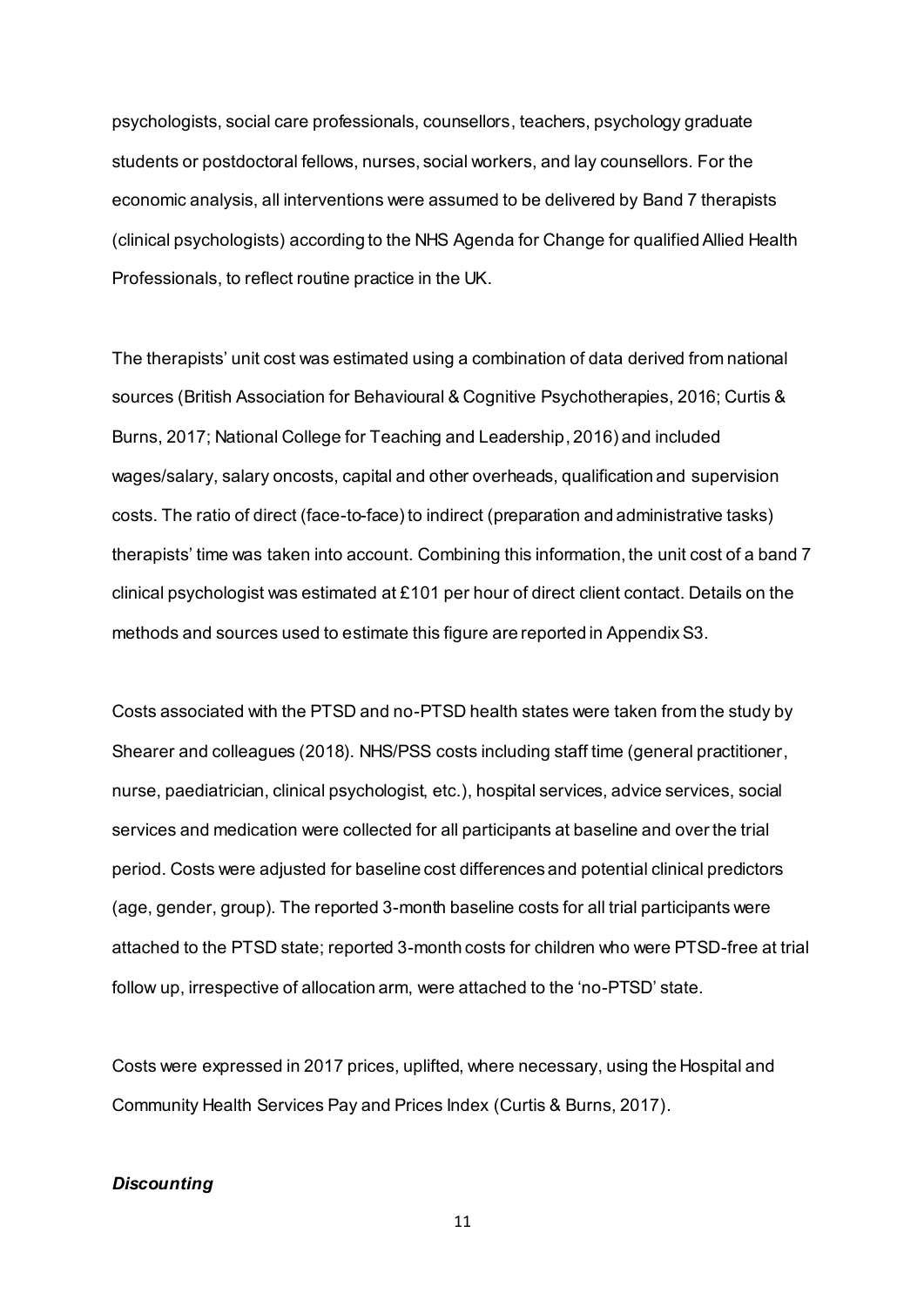Costs and QALYs were discounted at 3.5% annually as recommended by NICE (National Institute for Health and Care Excellence, 2014).

#### *Analysis*

To account for the uncertainty around input parameter point estimates, a probabilistic analysis was undertaken, in which input parameters were assigned probabilistic distributions (Briggs, Sculpher, & Claxton, 2006). Subsequently, 10,000 iterations were performed, each drawing random values out of the distributions fitted onto the model input parameters. Mean costs and QALYs for each treatment were calculated by averaging across the 10,000 iterations. The Net Monetary Benefit (NMB) for each intervention was estimated for each iteration and averaged across the 10,000 iterations, determined by the formula

#### $NMB = E \cdot \lambda - C$

where E and C are the effects (QALYs) and costs of each intervention, respectively, and λ represents the willingness-to-pay per unit of effectiveness, set at the NICE lower costeffectiveness threshold of £20,000/QALY (National Institute for Health and Care Excellence, 2014). The intervention with the highest NMB is the most cost-effective option (Fenwick, Claxton, & Sculpher, 2001).

The mean ranking by cost-effectiveness is reported for each intervention (out of 10,000 iterations), where a rank of 1 suggests that an intervention is the most cost-effective amongst all evaluated treatment options. The probability of the intervention with the highest NMB being the most cost-effective option is also provided, calculated as the proportion of iterations in which the intervention has had the highest NMB amongst all interventions considered in the analysis. The probability of cost-effectiveness has been estimated in a step-wise approach, according to which the most cost-effective intervention is omitted at each step, and the probability of cost-effectiveness of the next most cost-effective intervention amongst the remaining treatment options is re-calculated. The probabilities estimated following this approach reflect the uncertainty around the cost-effectiveness not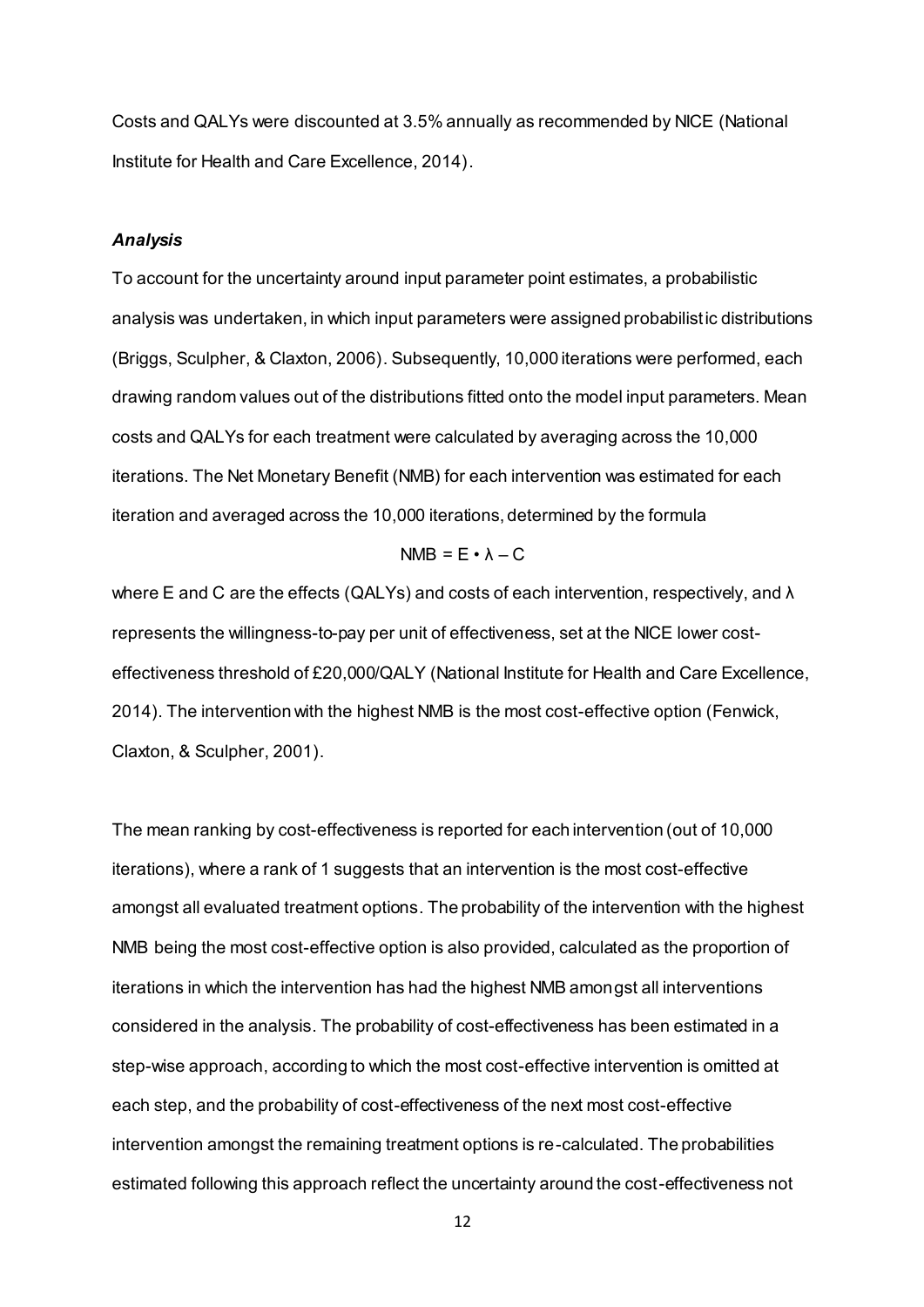only of the most cost-effective intervention, but also the second, third, fourth, etc. most costeffective intervention in ranking, after more cost-effective interventions have been omitted from analysis. Finally, the cost-effectiveness acceptability frontier has been plotted, showing the treatment with the highest mean NMB over different cost-effectiveness thresholds  $(\lambda)$ , and the probability that this treatment is the most cost-effective among those assessed (Fenwick et al., 2001). We present two cost-effectiveness acceptability frontiers, one for the analysis that has considered all 11 treatment options, and another for the analysis that has included 10 treatment options, after excluding cognitive therapy for PTSD.

Table 2 reports the values of all model input parameters. Deterministic values were used in deterministic one-way sensitivity analyses. The probability distributions show the types and range of distributions assigned to each parameter; estimation of distribution ranges was based on data reported in the published sources of evidence.

Four probabilistic analyses were undertaken by combining the 2 alternative assumptions on the effectiveness of interventions at the 3-month follow-up with the 2 sets of utility data:

- Scenario A (base-case analysis): use of utility data from Gospodarevskaya (2013); treatment effect between 3-6 months equalled that of no treatment
- Scenario B: use of utility data from Gospodarevskaya (2013); treatment effect between 3-6 months estimated from the NMA of changes in PTSD symptoms between baseline and 1-4 month follow-up
- Scenario C: use of utility data from Shearer and colleagues (2018); treatment effect between 3-6 months equalled that of no treatment
- Scenario D: use of utility data from Shearer and colleagues (2018); treatment effect between 3-6 months was estimated from the NMA of changes in PTSD symptoms between baseline and 1-4 month follow-up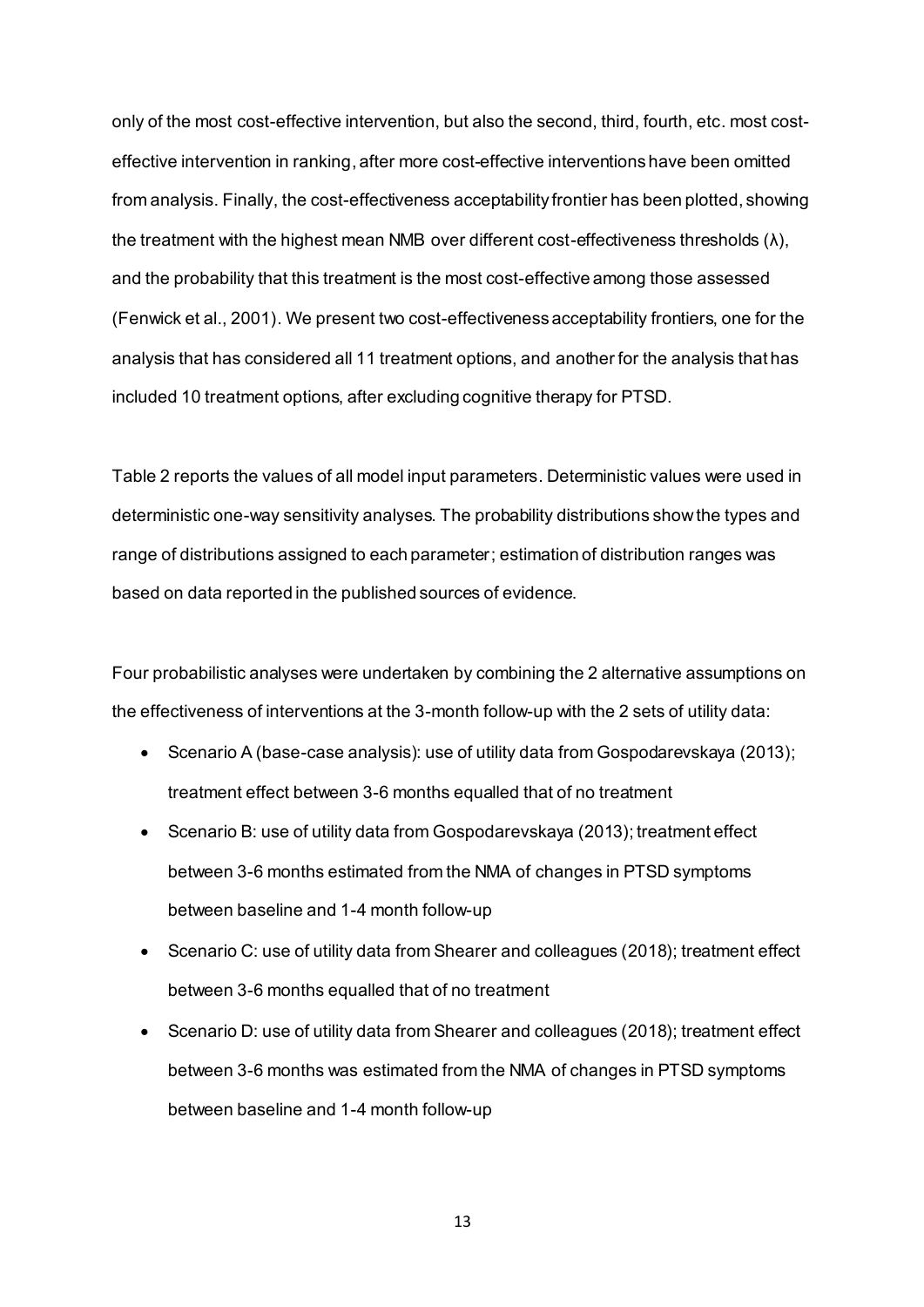One-way deterministic sensitivity analyses explored the impact of a change in the annual risk of relapse, which was varied between zero and 0.20.

#### *Validation of the economic model*

The economic model was developed in collaboration with members of the guideline committee. All inputs and model formulae were systematically checked. The model was tested for logical consistency by setting input parameters to null and extreme values and examining whether results changed in the expected direction. All results were discussed with the committee to confirm their plausibility.

#### **RESULTS**

Table 3 shows the results of the base-case economic analysis [utility data from Gospodarevskaya (2013); no beneficial effect beyond treatment endpoint]. Interventions have been ordered from the most to the least cost-effective. The table provides, for each treatment, the mean number of QALYs, intervention costs and total costs per person, the mean NMB and ranking of each intervention, and its probability of being cost-effective in a step-wise approach, as explained earlier, at a threshold of £20,000/QALY.

Cognitive therapy for PTSD was shown to be the most cost-effective intervention for children and young people with PTSD, with the highest NMB at the cost-effectiveness threshold of £20,000/QALY. This was followed by narrative exposure and play therapy. Exposure/prolonged exposure and Cohen TF-CBT/CPT completed the top 5 likely most cost-effective treatments. These were followed by EMDR, parent training, group TF-CBT, family therapy, supportive counselling and no treatment. Therefore, the 4 individual forms of TF-CBT included in the economic analysis occupied 4 out of the 5 top places in costeffectiveness ranking. It can be seen that, with the exception of cognitive therapy for PTSD, the next most cost-effective interventions up to (and including) parent training have probabilities of being cost-effective among remaining options that do not exceed 0.40,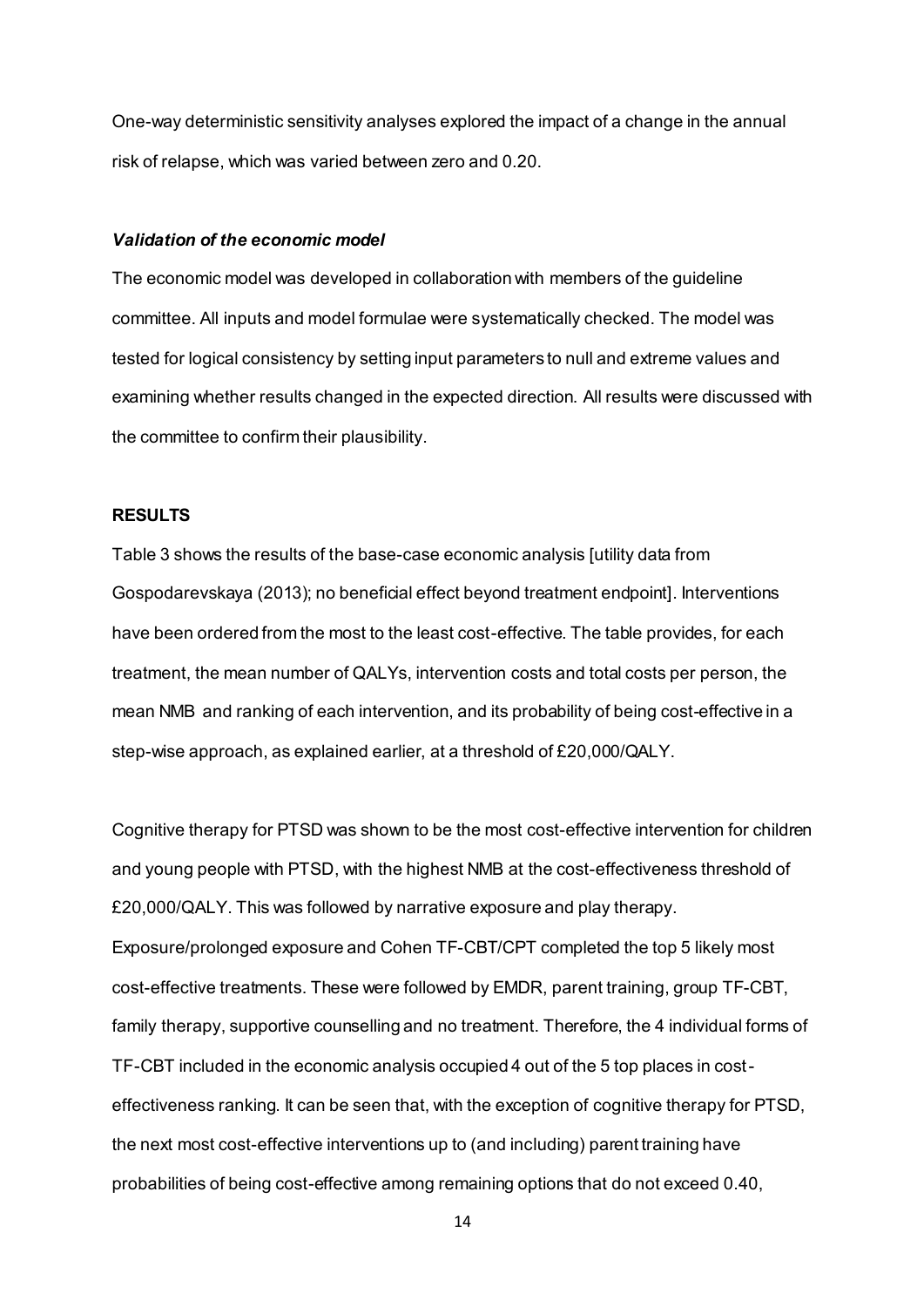although increasingly fewer interventions are included in the analysis, indicating the uncertainty characterising the results for high-to-middle rankings. Notably, supportive counselling had a higher mean NMB but worse mean ranking than no treatment and, also, a 0.49 probability of being cost-effective when compared with no treatment alone, suggesting considerable uncertainty around its cost-effectiveness; these findings are attributable to the skewed distributions of NMBs, combined with the fact that, according to the NMA that informed the economic analysis (Mavranezouli et al., 2019), the 95% credible intervals around the mean effect of supportive counselling versus no treatment crossed the line of no effect, indicating uncertainty in its clinical effectiveness. The cost-effectiveness plane (Figure 2) depicts the mean incremental costs and QALYs of all psychological interventions versus no treatment (placed at the origin). According to the cost-effectiveness acceptability frontier, cognitive therapy appeared to be the most cost-effective option amongst the 11 treatment options assessed, at any cost-effectiveness threshold between zero and £40,000/QALY, with a 0.78 probability (amongst the 11 options assessed) at the threshold of £20,000/QALY (Figure 3). When cognitive therapy for PTSD was excluded from analysis, narrative exposure (another individual form of TF-CBT) appeared to be the most cost-effective intervention at any cost-effectiveness threshold between zero and £40,000/QALY, with a 0.40 probability at the threshold of £20,000/QALY amongst the 10 remaining options (Figure 4).

Under scenario B [utility data from Gospodarevskaya (2013); beneficial treatment effect up to 3-month follow-up], cognitive therapy for PTSD remained the most likely cost-effective intervention followed by Cohen TF-CBT/CPT, group TF-CBT, narrative exposure and parent training. As with base-case analysis, the probabilities of cost-effectiveness for interventions ranked between second and seventh places were low, ranging between 0.30 and 0.48 in spite of the fact that increasingly fewer interventions were included in the analysis, indicating uncertainty around the results for high-to-middle rankings. Group TF-CBT appeared to be the most cost-effective option for cost-effectiveness thresholds up to £2,000/QALY; cognitive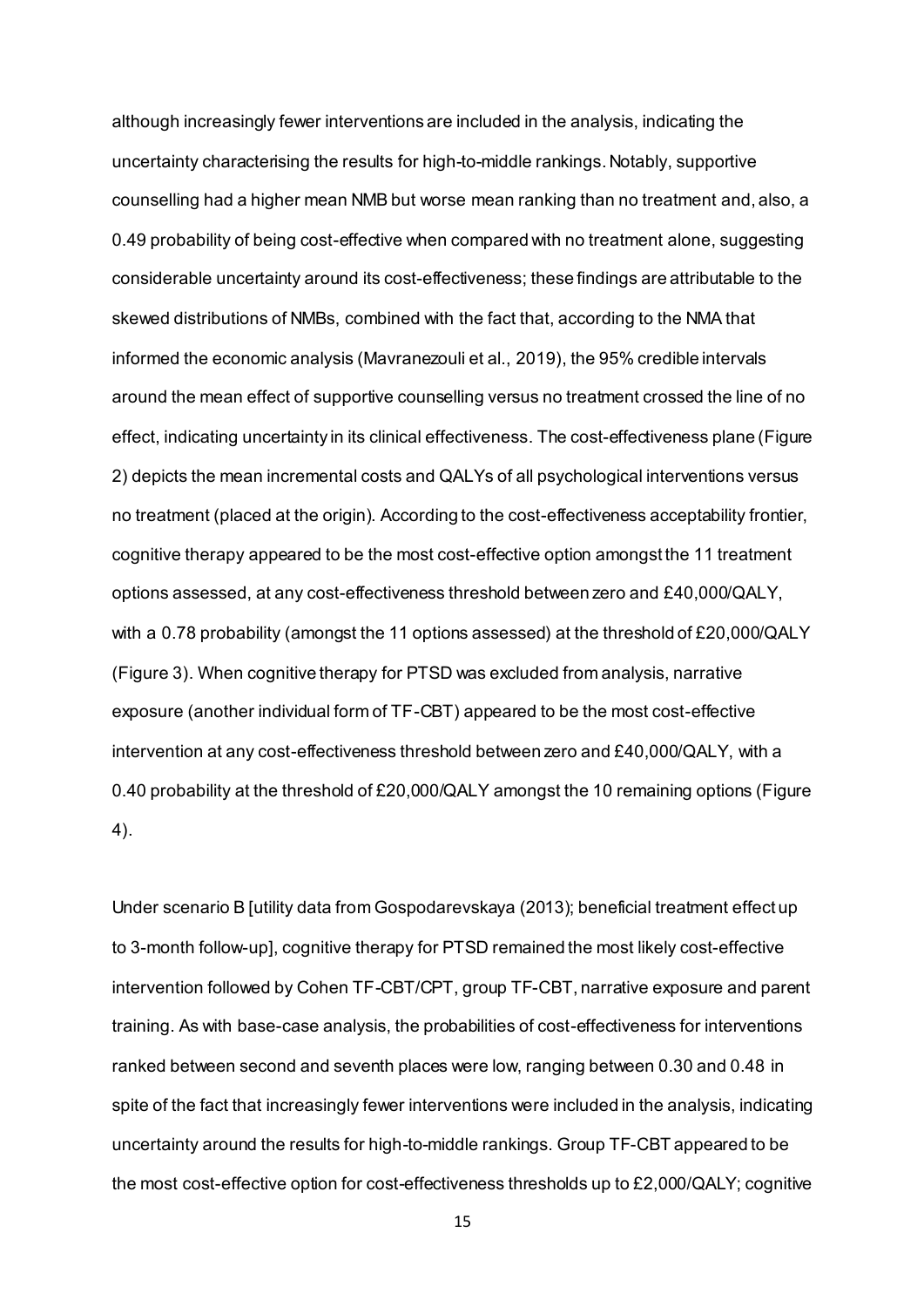therapy was shown to be the most cost-effective option at higher thresholds. The probability of cognitive therapy being the most cost-effective treatment at a threshold of £20,000/QALY was 0.67 amongst the 11 alternative options. When cognitive therapy was excluded from analysis, group TF-CBT appeared to be the most cost-effective option for thresholds up to £17,500/QALY, with Cohen TF-CBT/CPT becoming the most cost-effective option at higher thresholds, and a probability of 0.30 at the £20,000/QALY threshold amongst the 10 remaining options. The improvements in the relative cost-effectiveness of Cohen TF-CBT/CPT, group TF-CBT and parent training are justified by the relatively large effects of these interventions in the NMA of changes in PTSD symptoms between baseline and 1-4 month follow-up, which informed scenario B.

Under scenario C [utility data from Shearer and colleagues (2018); no beneficial effect beyond treatment endpoint], cognitive therapy remained the most likely cost-effective intervention followed by narrative exposure, play therapy, group TF-CBT and EMDR. Again the probabilities of cost-effectiveness for interventions ranked between second and seventh places were low, ranging between 0.21 and 0.43, confirming the uncertainty around the results for high-to-middle rankings. Supportive counselling appeared to be less cost-effective than no treatment. Cognitive therapy was shown to be the most cost-effective option at any cost-effectiveness threshold between zero and £40,000/QALY, with a 0.59 probability at the threshold of £20,000/QALY. When cognitive therapy was excluded from analysis, narrative exposure appeared to be the most cost-effective option at any cost-effectiveness threshold, with a 0.43 probability at the threshold of £20,000/QALY. This scenario utilised narrower utility gains after remission from PTSD, which favoured less costly interventions, such as group TF-CBT and EMDR, the relative cost-effectiveness of which improved.

Under scenario D [utility data from Shearer and colleagues (2018); beneficial effect up to 3 month follow-up], cognitive therapy was again shown to be the most cost-effective intervention, followed by group TF-CBT, Cohen TF-CBT/CPT, narrative exposure, and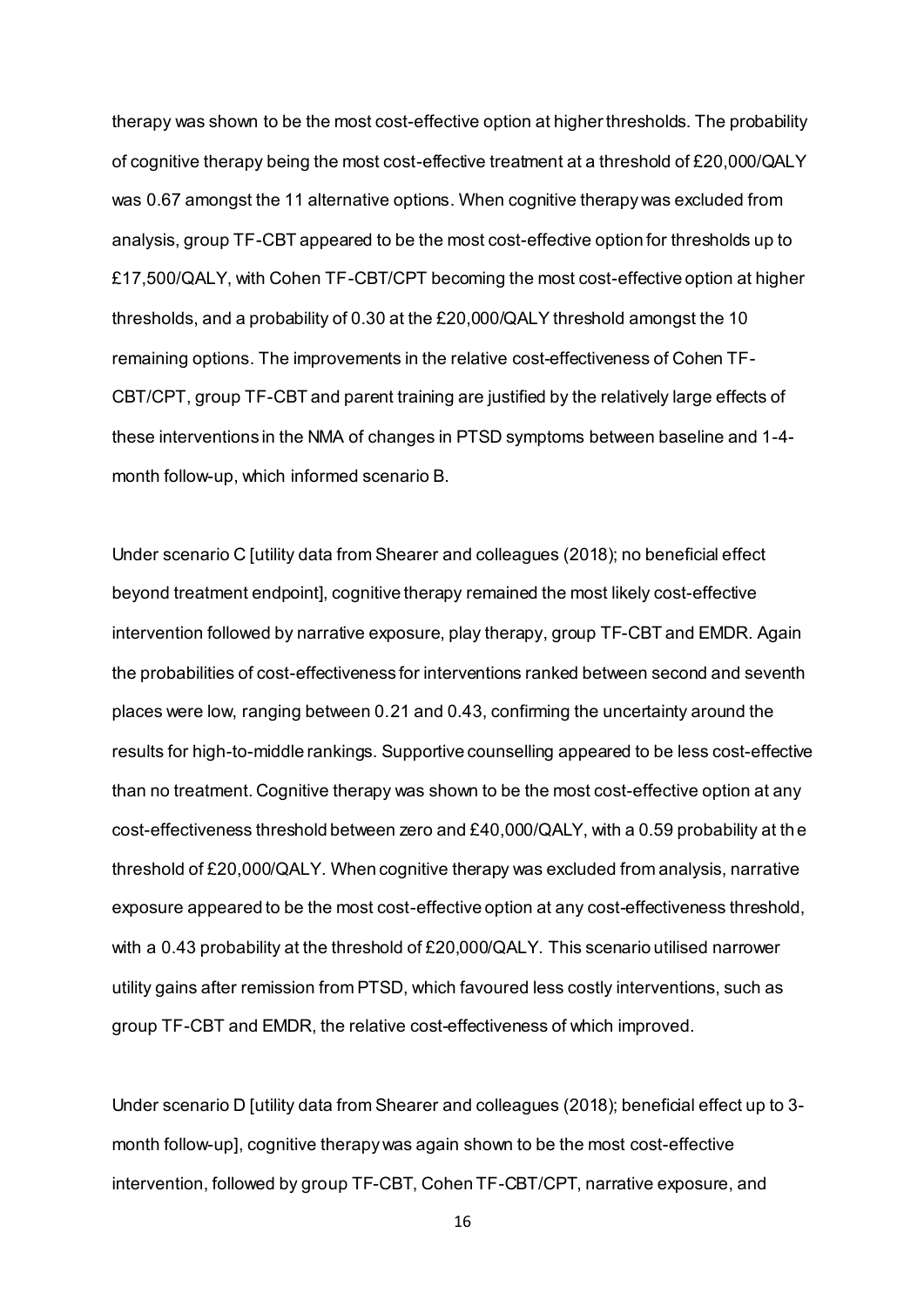parent training. Probabilities of cost-effectiveness for interventions ranked from first to seventh places ranged from 0.31 to 0.50, suggesting considerable uncertainty around the results for high-to-middle rankings. Supportive counselling was likely less cost-effective than no treatment. Group TF-CBT appeared to be the most cost-effective treatment for costeffectiveness thresholds up to £15,500/QALY; cognitive therapy was shown to be the most cost-effective option at higher thresholds, with a probability of only 0.31 at the £20,000/QALY threshold. When cognitive therapy was excluded from analysis, group TF-CBT was the most cost-effective option at any threshold between zero and £40,000/QALY, with a 0.50 probability of being cost-effective at the £20,000/QALY threshold. Changes in results under this scenario were affected by a combination of the relatively large effects of some interventions at 1-4-month follow-up, according to the NMA results (such as Cohen TF-CBT/CPT, group TF-CBT, and parent training), and the narrower utility gains after remission from PTSD, which favoured less costly interventions (such as group TF-CBT and EMDR).

Full results of scenarios B, C and D are provided in Appendix S4.

In deterministic sensitivity analyses, results were overall robust to changes in the risk of relapse. Under scenarios A and B, there were only small changes in the ranking of interventions in middle places (top 4 interventions, including cognitive therapy, were unaffected). Under scenario C, there were more evident changes in ranking, in particular when the annual risk of relapse was increased to 0.20, however, the 2 likely most costeffective interventions, which included cognitive therapy, remained the same. Under scenario D, there were moderate changes in ranking in middle-to-lower places, especially when the annual risk of relapse was increased to 0.20, but the top 4 interventions, including cognitive therapy, remained unchanged. Results of deterministic sensitivity analyses are provided in Appendix S5.

#### **DISCUSSION**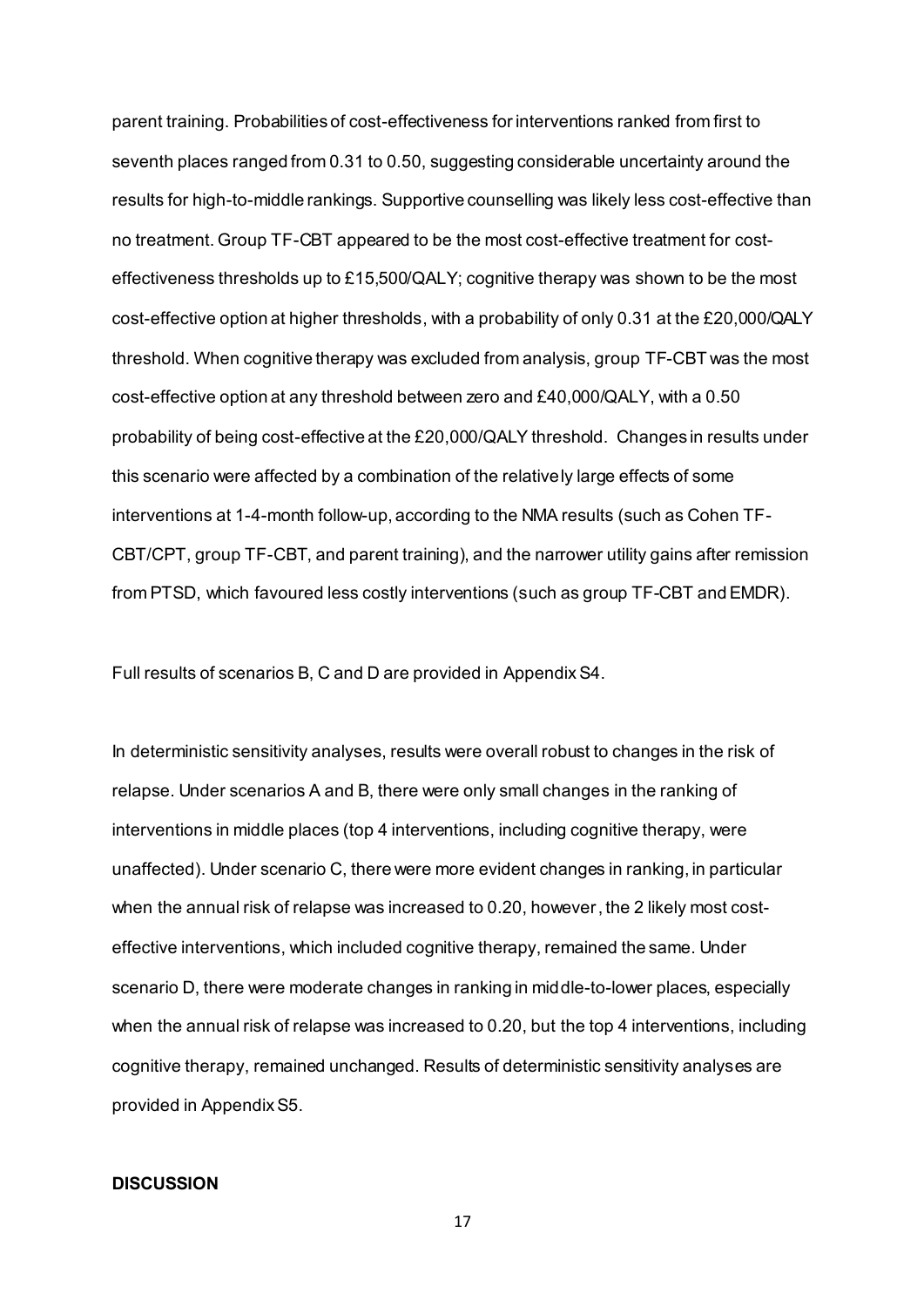#### *Overview of findings*

Individual forms of TF-CBT, in particular cognitive therapy and narrative exposure, and, to a lesser degree, play therapy appear to be cost-effective in the treatment of children and young people with PTSD more than 3 months after trauma. Evidence on the costeffectiveness of individual TF-CBT was consistent across different interventions within the class, however, we did not find robust evidence of differential cost-effectiveness amongst different forms of individual TF-CBT. Family therapy and supportive counselling are not expected to be cost-effective relative to other interventions and, under some scenarios, supportive counselling appears to be less cost-effective than no treatment. In-between, there are interventions (EMDR, group TF-CBT and parent training) with modest relative costeffectiveness, which was affected by the alternative scenarios explored. Results were overall robust to assumptions tested through deterministic sensitivity analyses.

#### *Strengths and limitations*

Our analysis utilised effectiveness data derived from a systematic review and NMA of changes in PTSD symptoms (Mavranezouli et al., 2019). This methodology enabled us to consider information from both direct and indirect comparisons between interventions, and allowed simultaneous comparisons across all options while preserving randomisation (Caldwell, Ades, & Higgins, 2005). This approach for evidence synthesis is essential for populating model-based economic studies assessing more than two competing interventions. No inconsistency was detected between direct and indirect evidence. We used 10,000 iterations of the NMA models in the economic analysis, which are representative of the full posterior distributions, and thus the uncertainty in the input estimates was incorporated in the economic model.

The results of the NMAs of 1-4 month follow-up changes in PTSD symptoms showed considerable uncertainty due to the small number and size of the included studies. Thus, results based on these data (scenarios B and D) should be interpreted with caution.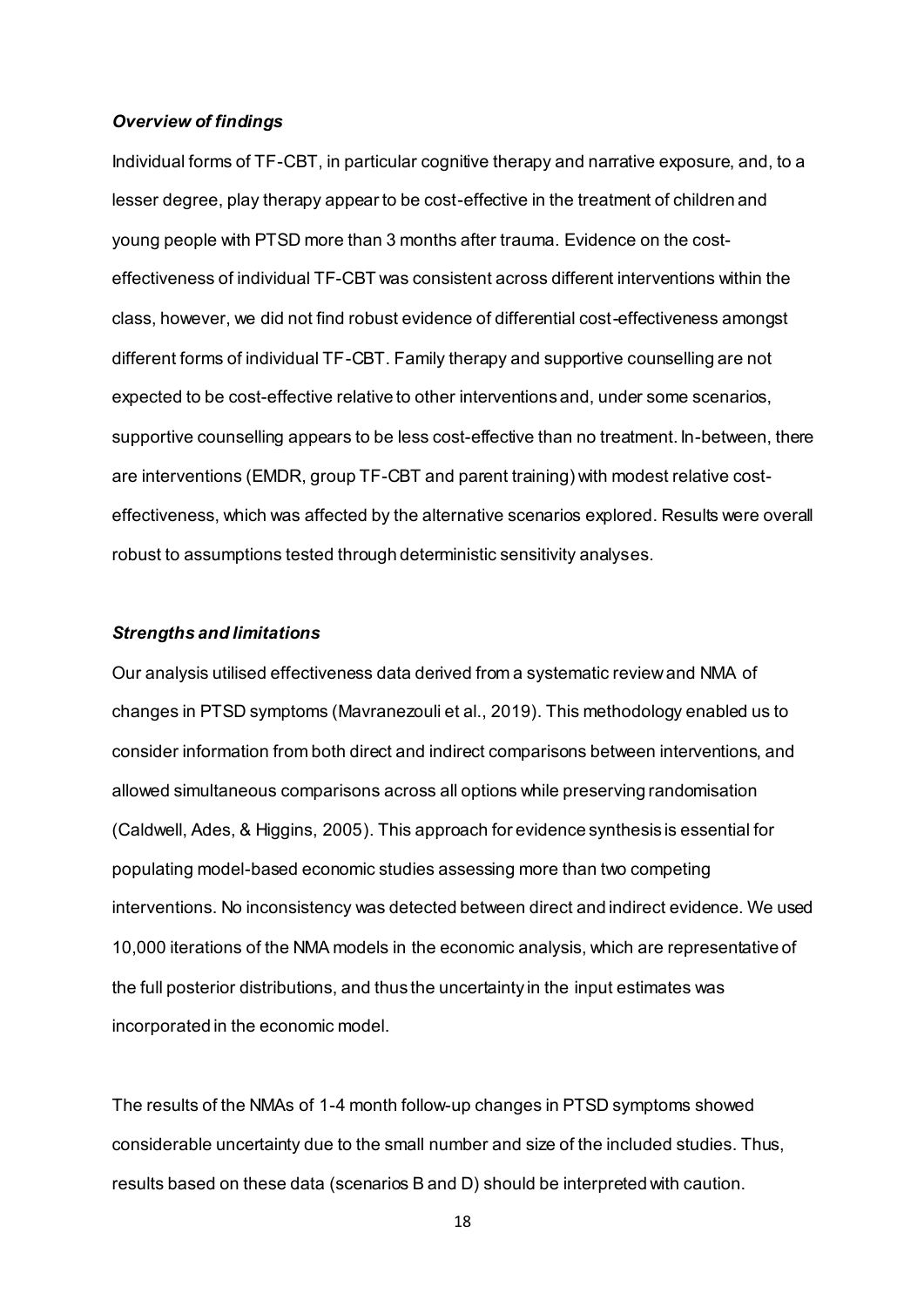Nevertheless, the NMA that informed the base-case economic analysis (changes in PTSD symptoms between baseline and treatment endpoint) was based on more robust data. Both NMAs were characterised by moderate-to-high heterogeneity. The strengths and limitations of the NMAs that informed the economic analyses should be considered when interpreting the cost-effectiveness results. Moreover, the quality and limitations of the RCTs considered in the NMAs have unavoidably impacted on the quality of the model input parameters. Some interventions were informed by limited evidence: effectiveness data on cognitive therapy and parent training were obtained from 25 and 49 individuals, respectively. Overall, the class of TF-CBT, in particular Cohen TF-CBT/CPT and group TF-CBT, had the largest evidence base.

The economic model structure did not incorporate discontinuation due to the limited discontinuation data available. However, for the NMAs that informed the economic analysis, intention-to-treat continuous data were extracted, where available, so that discontinuation has been implicitly considered in the economic model outcomes. Moreover, the probabilistic analysis took into account the completion rates of the interventions in the RCTs that informed the economic analysis, so that the number of sessions reflected, up to a degree, the attrition rates characterising each intervention.

The baseline risk of remission was estimated from a large longitudinal study that reported remission data for children and young people with PTSD (Rosellini et al., 2017), as the survey's target population was deemed to be directly relevant to our study population. The risk of relapse was not available in published literature, and was therefore based on expert opinion. However, a range of values was tested in deterministic sensitivity analyses.

The time horizon of the analysis was 3 years, which was considered adequate to capture longer-term effects and costs associated with a course of treatment for PTSD, without significant extrapolation over the natural course of PTSD.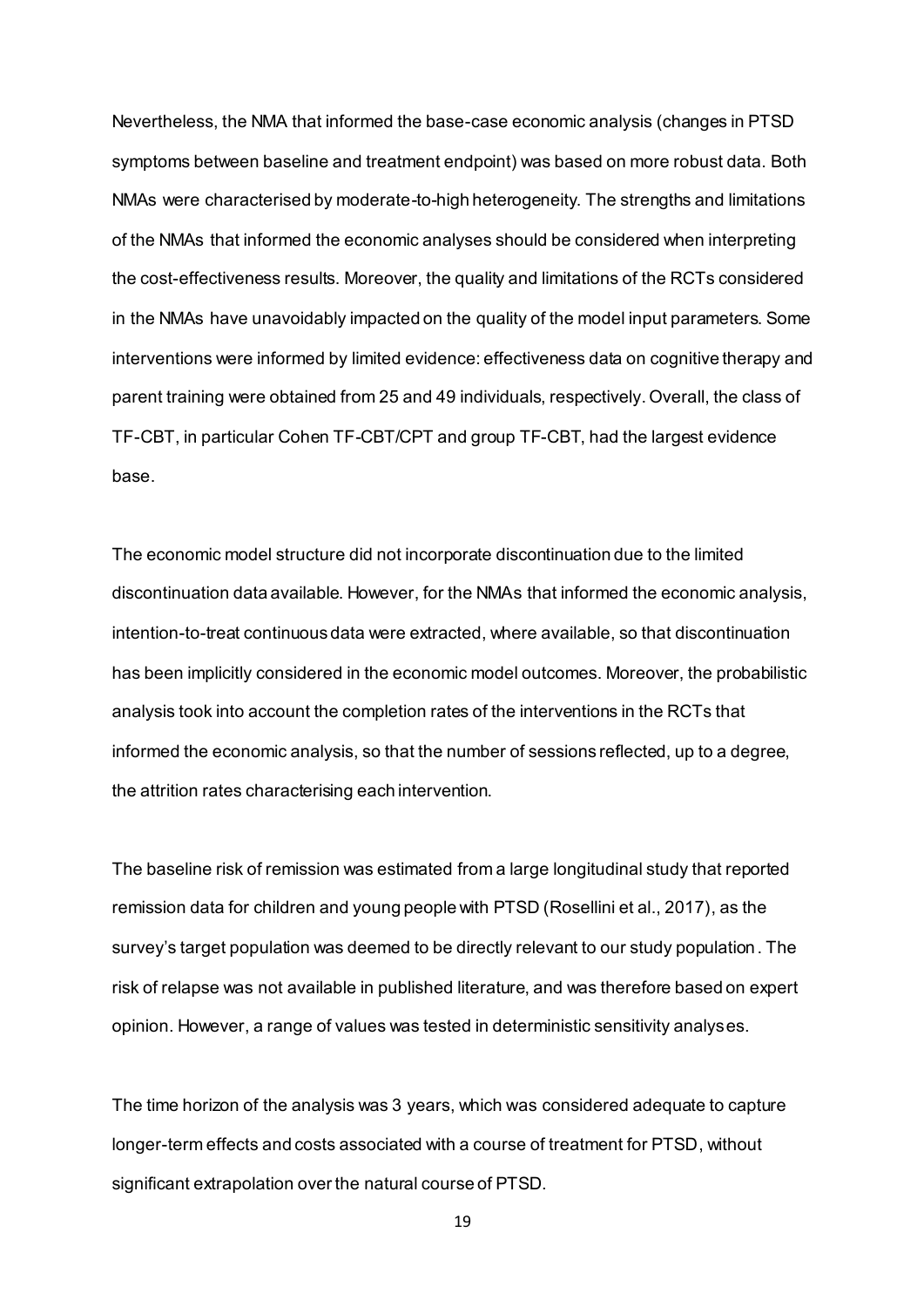Utility data were derived from a systematic literature review. The review included only two studies, each with different strengths and limitations, as discussed earlier. The economic analysis considered utility data from both studies in alternative scenarios, to explore the impact of use of different utility datasets on the results.

Intervention costs were estimated from information provided in the studies included in the NMAs supplemented by the guideline committee's expert opinion, in order to reflect routine UK practice. We assumed that all interventions were delivered by NHS Band 7 clinical psychologists in England, to reflect routine UK practice. The types of therapists delivering interventions in the RCTs that informed the economic analysis ranged from lay counsellors to clinical psychologists. Although the average level of expertise and seniority of therapists in the studies should be broadly equivalent with that assumed in our economic analysis, it is possible that in some RCTs therapists delivering the intervention had greater expertise than those expected to deliver the intervention in routine practice, meaning that the clinical and cost-effectiveness of interventions may have overall been overestimated in our analyses. This is a factor to consider when considering the transferability of RCT research to a practice setting. Nevertheless, we do not have indications of unequal spread of therapists' expertise across different types of interventions across the RCTs that informed our analyses, and therefore we are confident that the risk of potential systematic bias around this issue is small. Regarding NHS/PSS costs incurred by children and young people with PTSD and those remitting from PTSD, these were taken from a small RCT due to lack of other evidence.

Overall, our study is characterised by different strengths and limitations, which we have considered when constructing our model and interpreting the results of our analysis. We carried out probabilistic analyses, which took into account the uncertainty around model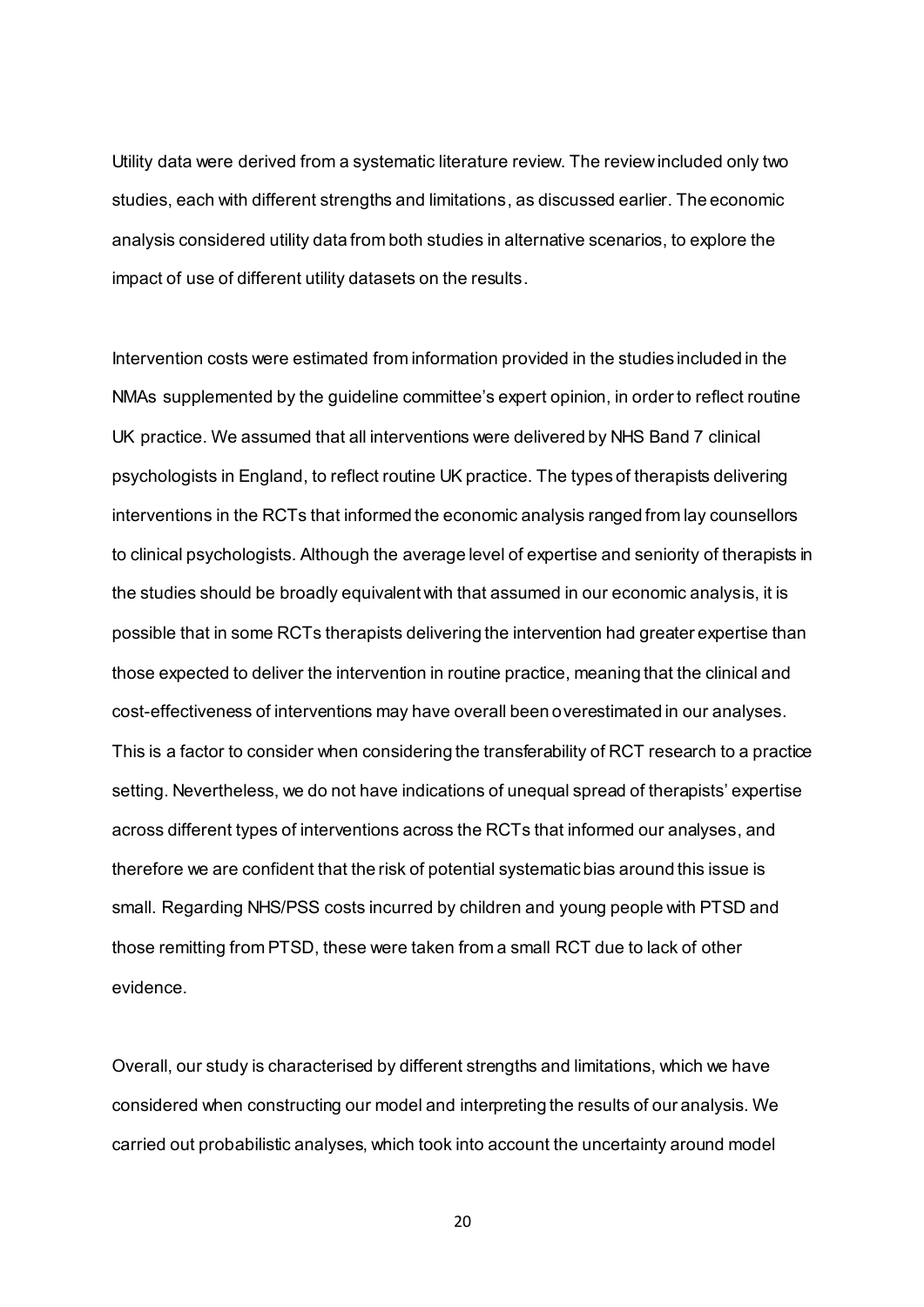parameters and, where possible, we conducted secondary and deterministic sensitivity analyses to address uncertainties and gaps in the evidence.

#### *Comparison with existing economic evidence*

Our findings are in agreement with previous economic evidence, which suggests that TF-CBT, either individual or group, is more cost-effective than waitlist (Shearer et al., 2018), treatment as usual (Aas et al., 2018; Mihalopoulos et al., 2015) or counselling (Gospodarevskaya & Segal, 2012). Our economic analysis estimated the cost-effectiveness of a wider range of psychological interventions available for youth with PTSD, such as different forms of TF-CBT, EMDR, parent training, family therapy, play therapy and supportive counselling and allowed, for the first time, simultaneous comparisons of costeffectiveness across interventions, and their ranking from the most to the least cost-effective.

#### *Generalisability of the results and implications of the study*

Our analysis was conducted from the perspective of the NHS/PSS in England. Results may be generalisable to other settings with similar funding and structure of healthcare and personal social services and comparable care pathways for youth with PTSD. Conclusions on cost-effectiveness ultimately rely on the cost-effectiveness threshold adopted, and this depends on the policy makers' willingness-to-pay for treatment benefits, which may vary across countries and health systems.

Based on our findings, the NICE guideline on PTSD recommended individual TF-CBT for the treatment of children and young people with PTSD (National Institute for Health and Care Excellence, 2018) as the 4 individual forms of TF-CBT assessed in the guideline economic analysis appeared to be cost-effective as they occupied 4 out of the 5 top places in costeffectiveness ranking in the base-case analysis. No recommendations were made for specific forms of individual TF-CBT, as we found no robust evidence that some individual forms of TF-CBT were more cost-effective than others. Although play therapy was shown to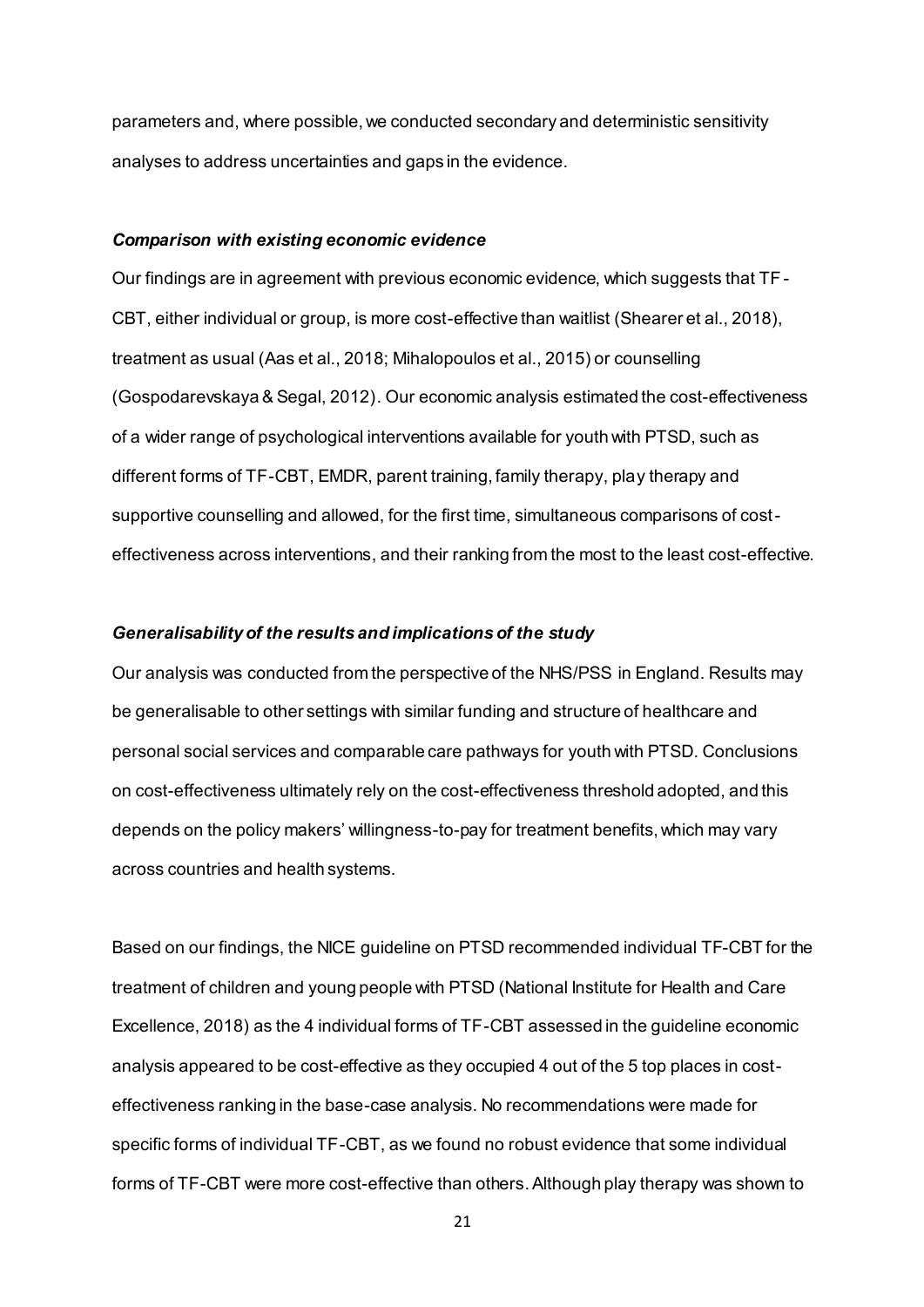be cost-effective, results were based on limited evidence (two RCTs). The committee had some difficulty in pinpointing the core active ingredient of play therapy and noted that the intervention resource use differed considerably between the two RCTs, suggesting a less well-defined intervention. Therefore no recommendation for play therapy was made. The committee considered the clinical and cost-effectiveness of EMDR and made a weaker ('consider') recommendation for children and young people aged 7-18 years who do not respond to or engage with TF-CBT. No recommendation was made for group TF-CBT, as overall it was found to be less cost-effective than individual TF-CBT, which was already recommended as a first-line option, so no further benefits were expected to be gained by a potential recommendation on group TF-CBT. Also, no recommendation was made on parent training, because it had modest cost-effectiveness relative to other interventions (it was less cost-effective than individual TF-CBT and, under the base-case analysis and some of the other scenarios, less cost-effective than EMDR), and this result was based on limited evidence (N=49).

### **CONCLUSION**

Individual forms of TF-CBT and, to a lesser degree, play therapy appear to be cost-effective in the treatment of PTSD in youth. Family therapy and supportive counselling are probably not cost-effective relative to other interventions and, under some scenarios, supportive counselling appears to be less cost-effective than no treatment. In-between, there are interventions (EMDR, group TF-CBT and parent training) with modest relative costeffectiveness. Results should be interpreted with caution due to the limited evidence base characterising some of the interventions. There is a need for well-conducted studies that examine the relative clinical and cost-effectiveness of a range of psychological treatments for children and young people with PTSD, including assessment of longer-term costs and effects, to reduce the uncertainty and limitations characterising current evidence.

### **ACKNOWLEDGEMENTS**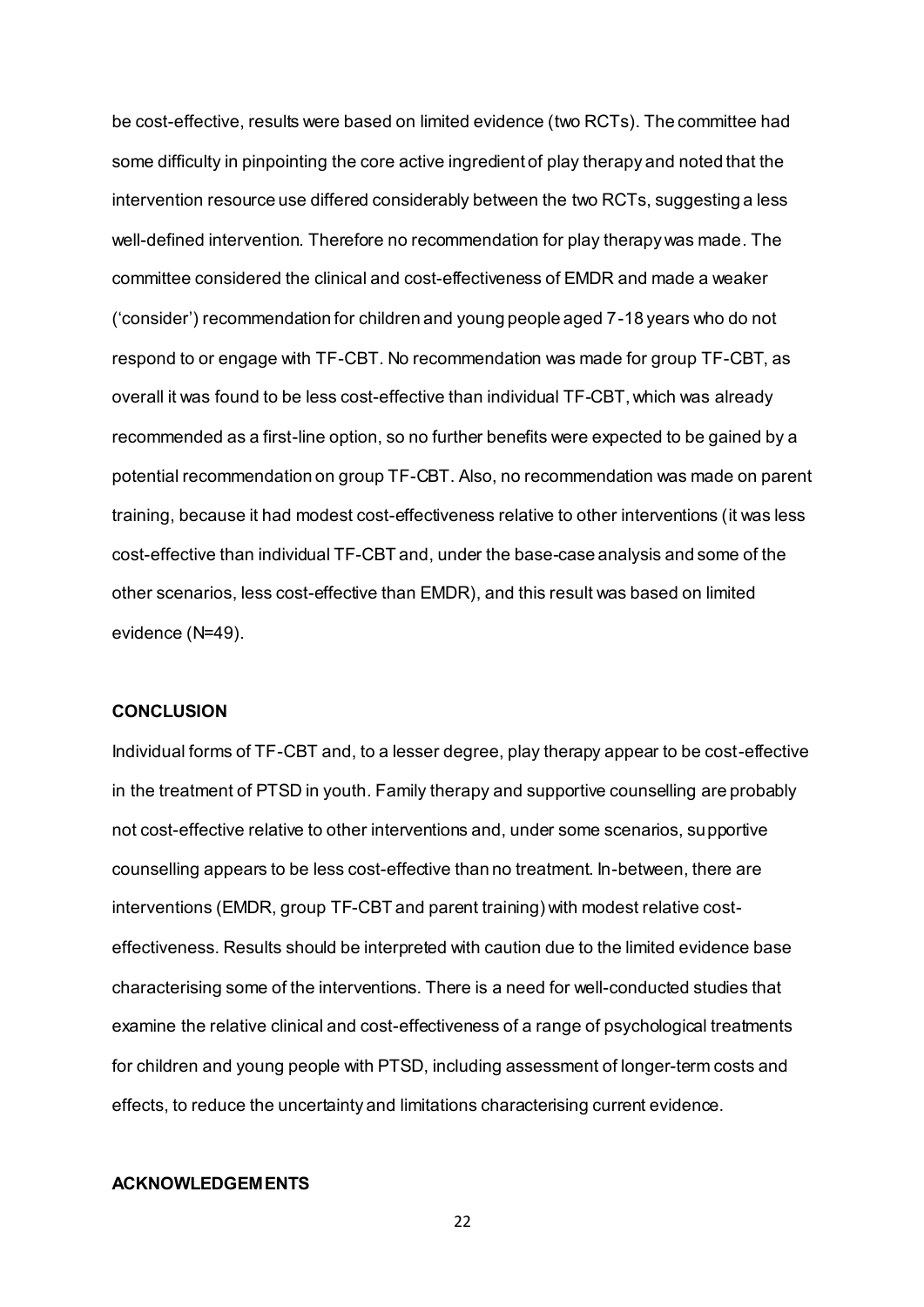We thank other members of the Guideline Committee for the NICE guideline on 'Posttraumatic stress disorder' for their contributions to this work. Members of the Committee were: Steve Hajioff, Philip Bell, Gita Bhutani, Sharif El-Leithy, Neil Greenberg, Nick Grey, Cornelius Katona, Jonathan Leach, Richard Meiser-Stedman, Rebecca Regler, Vikki Touzel, and David Trickey. This work was initiated by the National Collaborating Centre for Mental Health (NCCMH) and continued by the National Guideline Alliance (NGA) at the Royal College of Obstetricians and Gynaecologists (RCOG) from 1 April 2016, with support from the NICE Guidelines Technical Support Unit (TSU), University of Bristol, which is funded by the Centre for Guidelines (NICE). NCCMH and NGA received funding from NICE to develop clinical and social care guidelines. The views expressed in this publication are those of the authors and not necessarily those of the RCOG, NGA, NCCMH or NICE. The funder of the study had no further role in the study design, data collection, data analysis, data interpretation, or writing of the report. All authors had full access to all the data in the study and had final responsibility for the decision to submit for publication. National Institute for Health and Care Excellence (2018) Post-traumatic stress disorder. Available from:<https://www.nice.org.uk/guidance/ng116>.

### **Correspondence**

Ifigeneia Mavranezouli, Centre for Outcomes Research and Effectiveness, Research Department of Clinical, Educational & Health Psychology, University College London, 1-19 Torrington Place, London, WC1E 7HB, UK; Email: [i.mavranezouli@ucl.ac.uk](mailto:i.mavranezouli@ucl.ac.uk)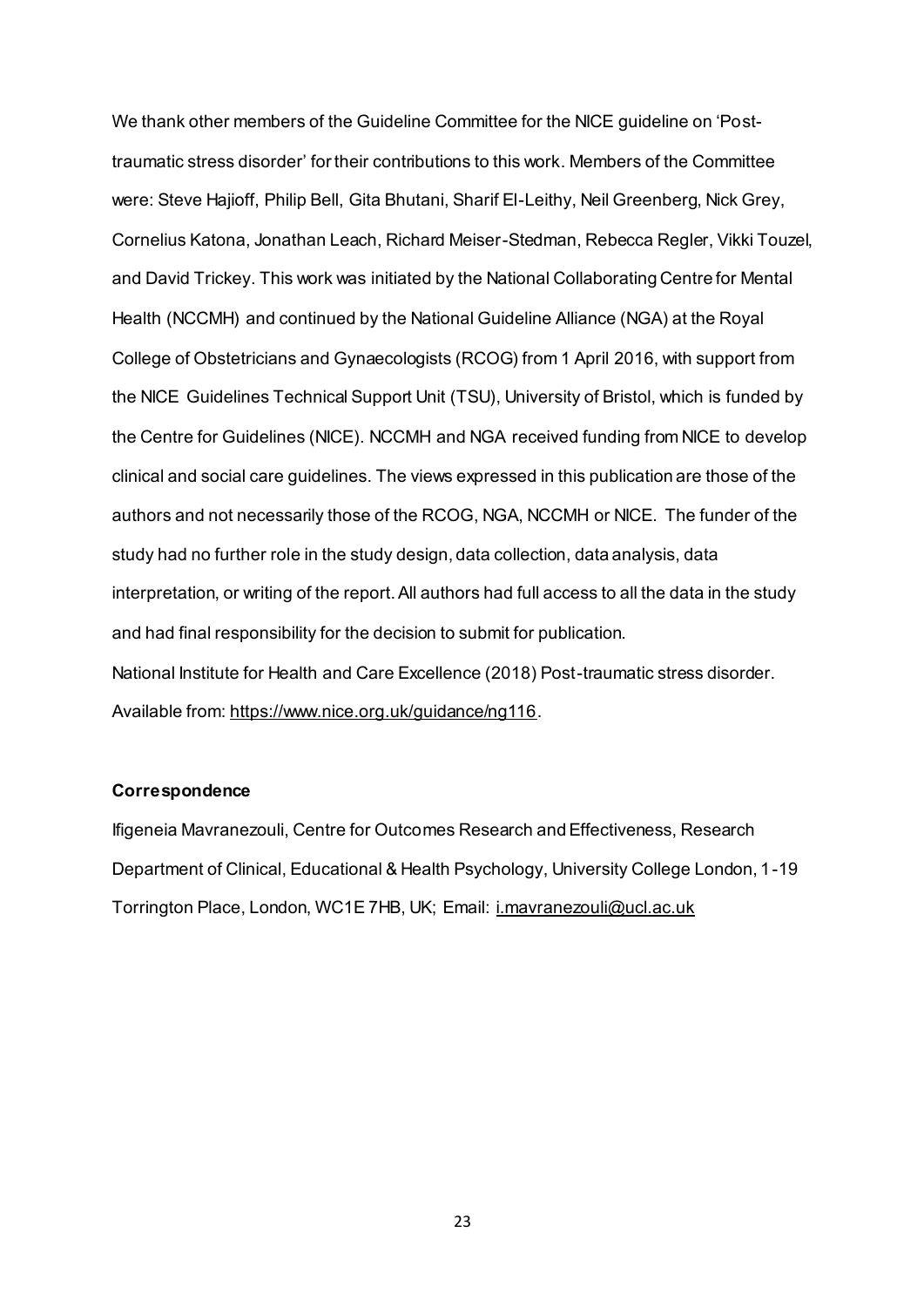## **Key points**

- PTSD in youth may lead to long-lasting psychological implications, educational difficulties and increased healthcare costs.
- A number of psychological interventions have been shown to be effective in the management of PTSD in youth.
- The cost-effectiveness of interventions for PTSD in youth has implications for policy and practice.
- Individual forms of TF-CBT and, to a lesser degree, play therapy appear to be cost-effective in the treatment of children and young people with PTSD. Family therapy and supportive counselling are likely less cost-effective relative to other interventions.
- There is a need for well-conducted studies that examine the long-term clinical and cost-effectiveness of a range of psychological treatments for children and young people with PTSD.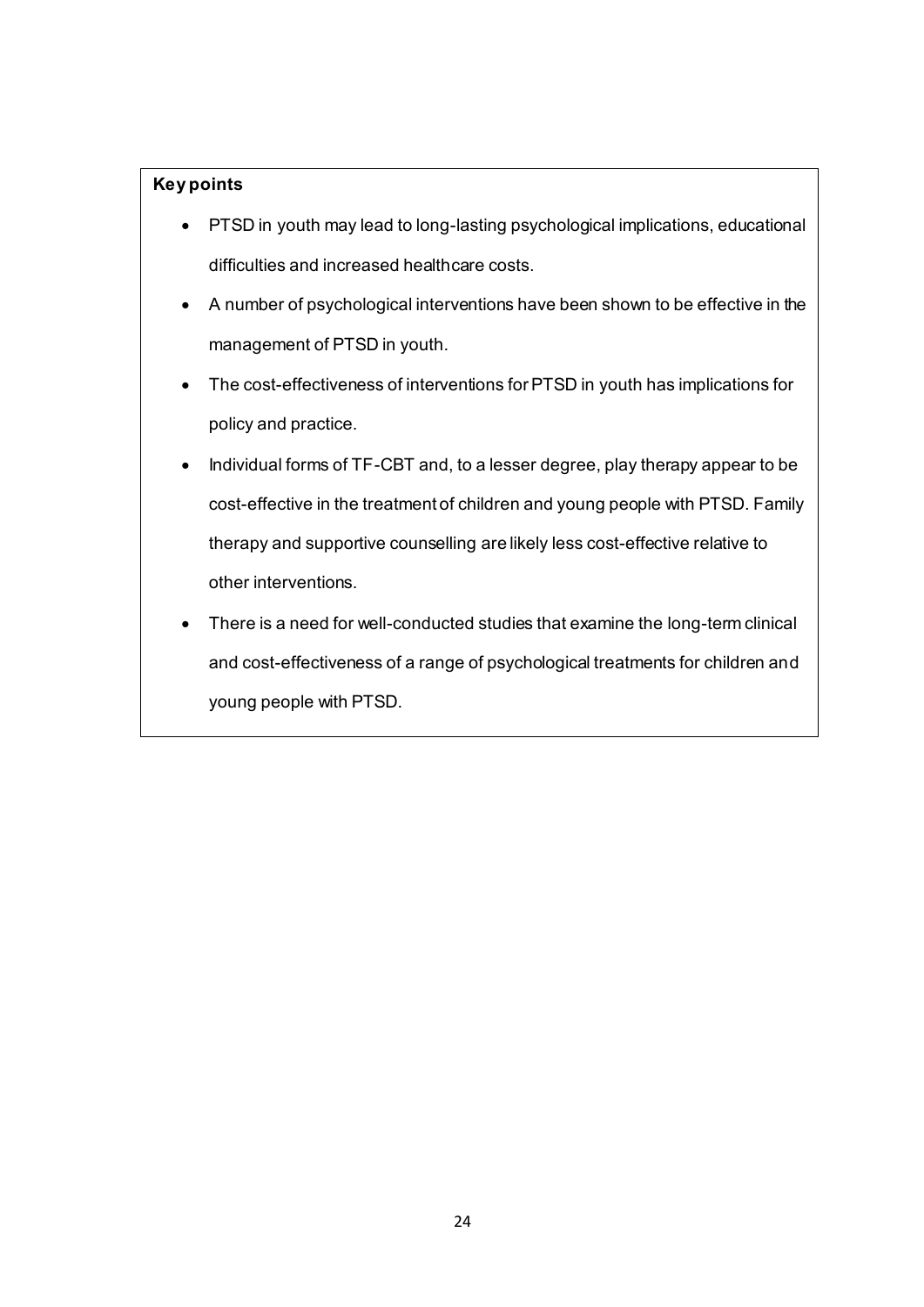#### **REFERENCES**

Aas, E., Iversen, T., Holt, T., Ormhaug, S. M., & Jensen, T. K. (2018). Cost-Effectiveness Analysis of Trauma-Focused Cognitive Behavioral Therapy: A Randomized Control Trial among Norwegian Youth. *Journal of Clinical Child & Adolescent Psychology,* 1-14.

Alisic, E., Zalta, A. K., van Wesel, F., Larsen, S. E., Hafstad, G. S., Hassanpour, K., & Smidt, G. E. (2014). Rates of post-traumatic stress disorder in trauma-exposed children and adolescents: meta-analysis. *British Journal of Psychiatry, 204,* 335-340.

Briggs, A., Sculpher, M., & Claxton, K. (2006). *Decision Modelling for Health Economic Evaluation*. New York, NY: Oxford University Press.

British Association for Behavioural & Cognitive Psychotherapies (2016). *Criteria and guidelines for re-accreditation as a behavioural and/or cognitive psychotherapist.* British Association for Behavioural & Cognitive Psychotherapies. Available from:

<http://www.babcp.com/files/Accreditation/CBP/Full/CBP-Full-Guidelines-V5-0614.pdf>

Caldwell, D. M., Ades, A. E., & Higgins, J. P. (2005). Simultaneous comparison of multiple treatments: combining direct and indirect evidence. *BMJ, 331,* 897-900.

Chinn, S. (2000). A simple method for converting an odds ratio to effect size for use in meta analysis. *Statistics in Medicine, 19,* 3127-3131.

Curtis, L. & Burns, A. (2017). *Unit Costs of Health & Social Care 2017.* Canterbury: PSSRU, University of Kent.

Dias, S., Welton, N. J., Sutton, A. J., & Ades, A. E. (2013). Evidence synthesis for decision making 5: the baseline natural history model. *Medical Decision Making, 33*, 657-670.

Fenwick, E., Claxton, K., & Sculpher, M. (2001). Representing uncertainty: the role of costeffectiveness acceptability curves. *Health Economics, 10,* 779-787.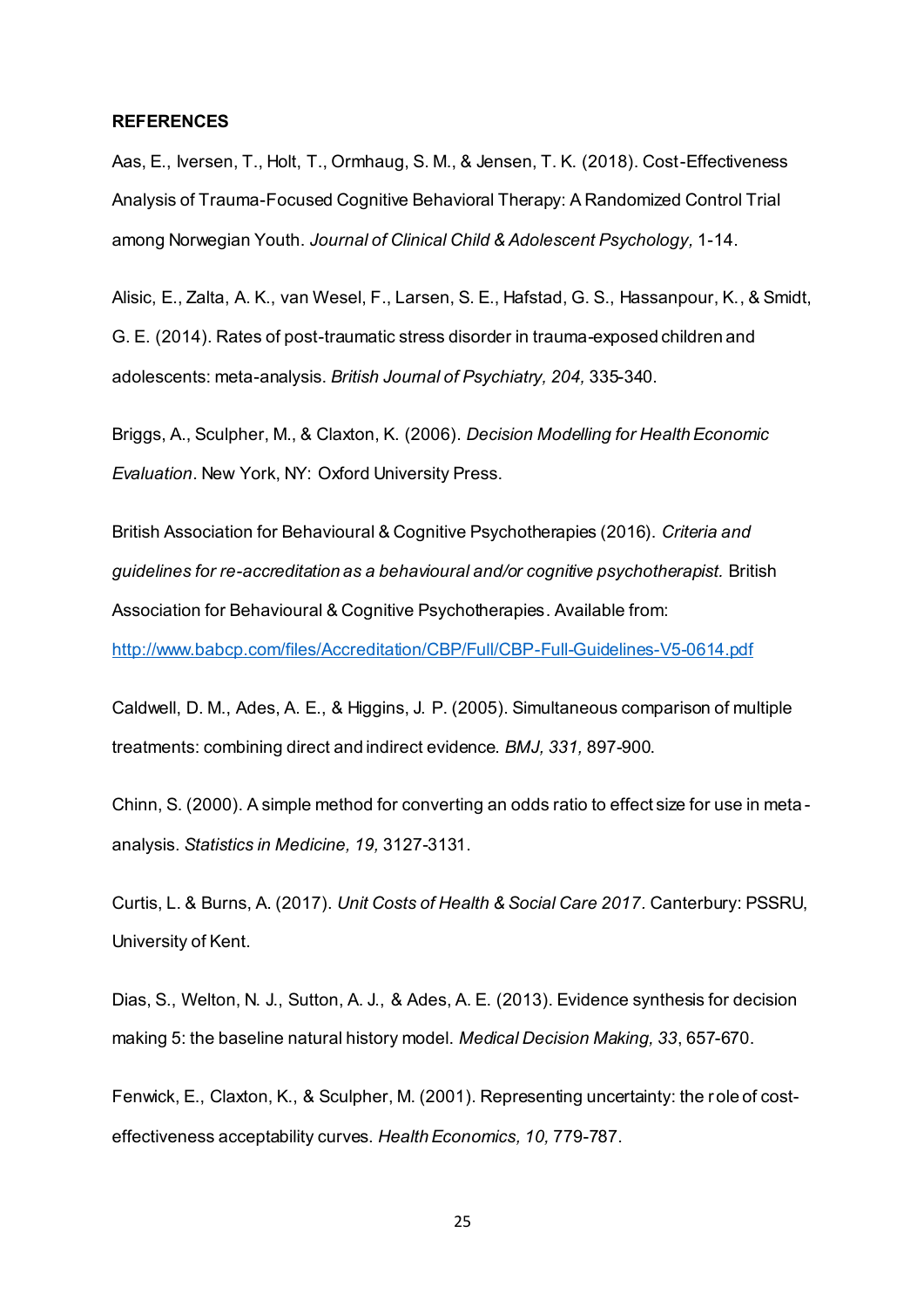Furber, G., Segal, L., Leach, M., & Cocks, J. (2014). Mapping scores from the Strengths and Difficulties Questionnaire (SDQ) to preference-based utility values. *Quality of Life Research, 23,* 403-411.

Gospodarevskaya, E. (2013). Post-traumatic stress disorder and quality of life in sexually abused Australian children. *Journal of Child Sexual Abuse, 22,* 277-296.

Gospodarevskaya, E. & Segal, L. (2012). Cost-utility analysis of different treatments for posttraumatic stress disorder in sexually abused children. *Child and Adolescent Psychiatry and Mental Health, 6*.

Hiller, R. M., Meiser-Stedman, R., Fearon, P., Lobo, S., McKinnon, A., Fraser, A., & Halligan, S. L. (2016). Research Review: Changes in the prevalence and symptom severity of child post-traumatic stress disorder in the year following trauma - a meta-analytic study. *Journal of Child Psychology and Psychiatry, 57,* 884-898.

Makley, A. T. & Falcone, R. A., Jr. (2010). Posttraumatic stress disorder in the pediatric trauma patient. *Seminars in Pediatric Surgery, 19,* 292-299.

Mavranezouli, I., Meginin-Viggars, O., Daly, C., Dias, S., Stockton, S., Meiser-Stedman, R., Trickey, D., & Pilling, S. (2019). Psychological and psychosocial treatments for children and young people with post-traumatic stress disorder: a network meta-analysis. *Journal of Child Psychology and Psychiatry, DOI: 10.1111/jcpp.13094*.

McCrone, P., Weeramanthri, T., Knapp, M., Rushton, A., Trowell, J., Miles, G., & Kolvin, I. (2005). Cost-Effectiveness of Individual versus Group Psychotherapy for Sexually Abused Girls. *Child and Adolescent Mental Health, 10,* 26-31.

Mihalopoulos, C., Magnus, A., Lal, A., Dell, L., Forbes, D., & Phelps, A. (2015). Is implementation of the 2013 Australian treatment guidelines for posttraumatic stress disorder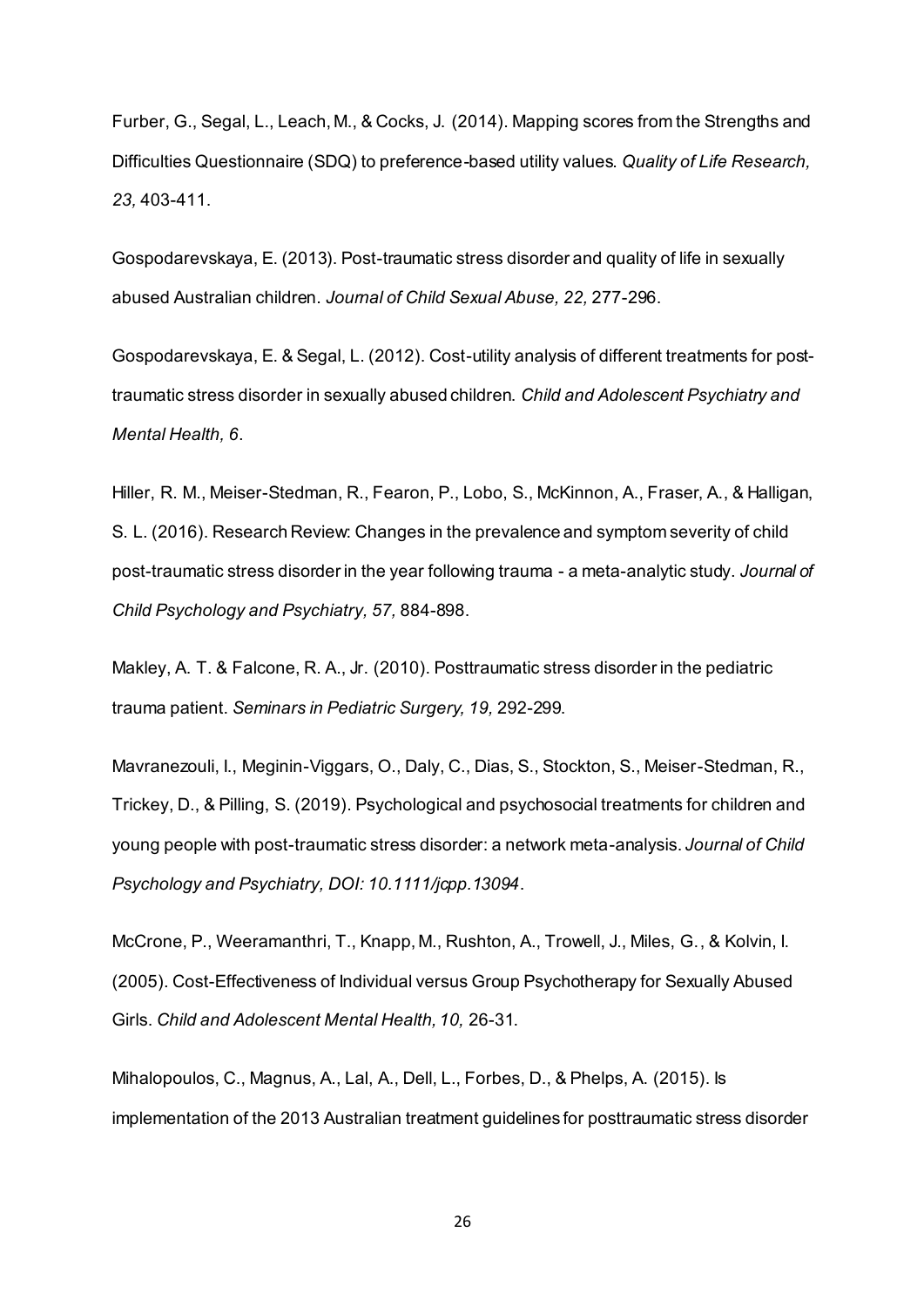cost-effective compared to current practice? A cost-utility analysis using QALYs and DALYs. *Australian and New Zealand Journal of Psychiatry, 49,* 360-376.

National College for Teaching and Leadership (2016). *Review of clinical and educational psychology training arrangements*. NHS Health Education England.

National Institute for Health and Care Excellence (2014). *Developing NICE guidelines: the manual (last updated October 2018). Available from: nice.org.uk/process/pmg20.* NICE.

National Institute for Health and Care Excellence (2018). *Post-traumatic stress disorder. Available from: https://www.nice.org.uk/guidance/ng116*.

Rosellini, A. J., Liu, H., Petukhova, M. V., Sampson, N. A., Aguilar-Gaxiola, S., Alonso, J., Borges, G., Bruffaerts, R., Bromet, E.J., de Girolamo, G., de Jonge, P., Fayyad, J., Florescu, S., Gureje, O., Haro, J.M., Hinkov, H., Karam, E.G., Kawakami, N., Koenen, K. C., Lee, S., Lépine, J.P., Levinson, D., Navarro-Mateu, F., Oladeji, B. D., O'Neill, S., Pennell, B. E., Piazza, M., Posada-Villa, J., Scott, K. M., Stein, D.J., Torres, Y., Viana, M. C., Zaslavsky, A. M., & Kessler, R. C. (2018). Recovery from DSM-IV post-traumatic stress disorder in the WHO World Mental Health surveys. *Psychological Medicine, 48,* 437-450.

Shearer, J., Papanikolaou, N., Meiser-Stedman, R., McKinnon, A., Dalgleish, T., Smith, P., Dixon, C., & Byford, S. (2018). Cost-effectiveness of cognitive therapy as an early intervention for post-traumatic stress disorder in children and adolescents: a trial based evaluation and model. *Journal of Child Psychology and Psychiatry, 59,* 773-780.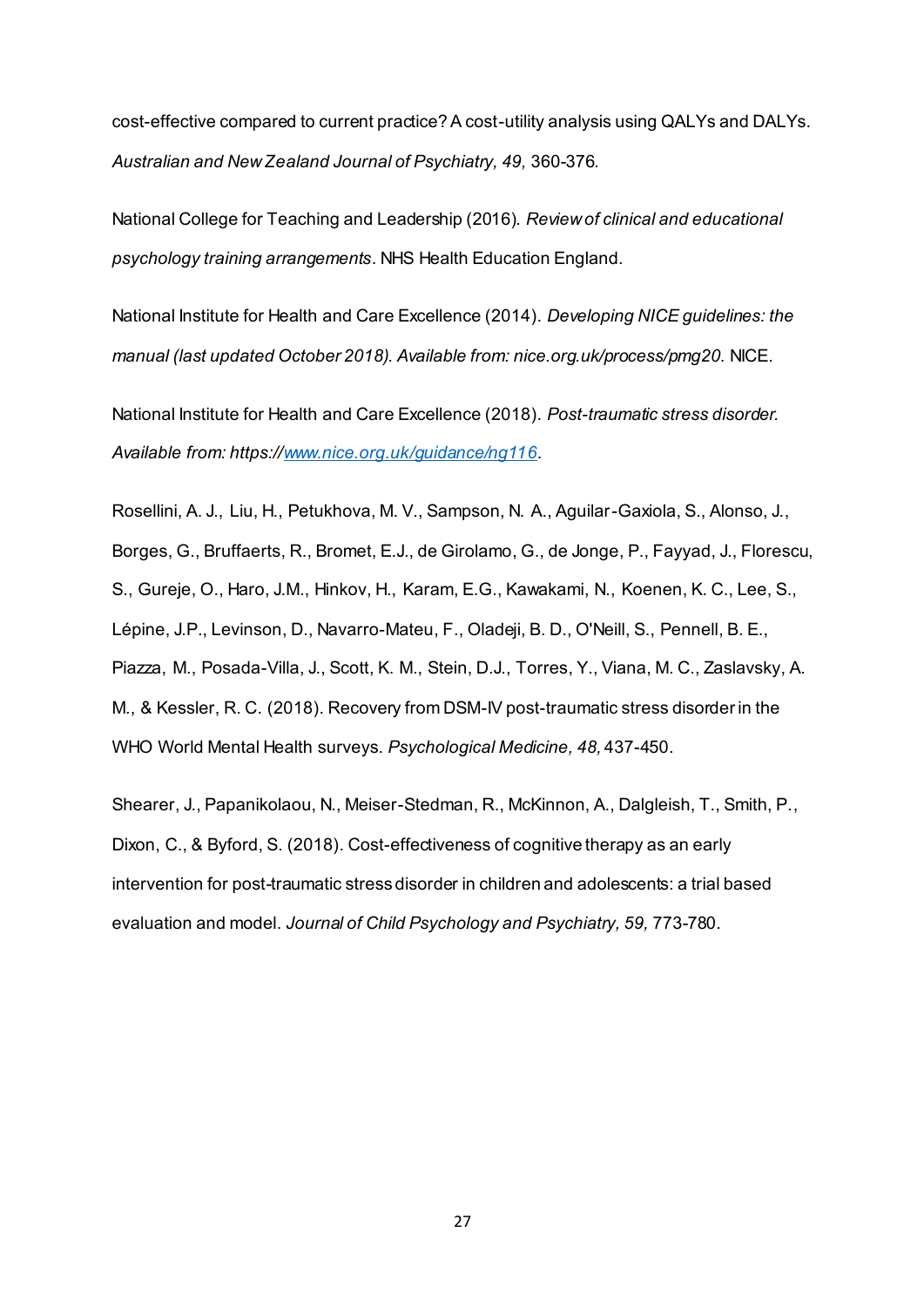## **Table 1: Intervention costs of psychological interventions for children and young**

## **people with PTSD (2017 prices)**

|                                                                                                   |                                                    | Intervention |  |  |
|---------------------------------------------------------------------------------------------------|----------------------------------------------------|--------------|--|--|
| Intervention                                                                                      | Resource use details                               | cost per     |  |  |
|                                                                                                   |                                                    | person       |  |  |
| <b>Supportive counselling</b>                                                                     | 12 x 75min individual sessions                     | £1,520       |  |  |
|                                                                                                   | 10 x 60min group sessions, 1 therapist and 6       |              |  |  |
| [TF-CBT] group CBT                                                                                | participants per group plus 1 x 60min individual   | £270         |  |  |
|                                                                                                   | orientation meeting                                |              |  |  |
| [TF-CBT] Cohen TF-CBT/CPT                                                                         | 12 x 60min individual/family sessions              | £1,216       |  |  |
| [TF-CBT] cognitive therapy                                                                        | 10 x 90min individual sessions                     | £1,520       |  |  |
| [TF-CBT] narrative exposure                                                                       | 6 x 60min individual sessions                      | £608         |  |  |
| [TF-CBT] exposure/PE                                                                              | 14 x 60min individual sessions                     | £1,419       |  |  |
| <b>EMDR</b>                                                                                       | 8 x 45min individual sessions                      | £608         |  |  |
| <b>Family therapy</b>                                                                             | 4 x 75min group sessions, 1 therapist & 6 families | £287         |  |  |
|                                                                                                   | per group, plus 2 hours of individual contact      |              |  |  |
| <b>Play therapy</b>                                                                               | 20 x 30min individual sessions                     | £1,014       |  |  |
| <b>Parent training</b>                                                                            | 12 x45 min individual sessions                     | £912         |  |  |
| No treatment                                                                                      | No resource use                                    | £0           |  |  |
| All interventions assumed to be delivered by a Band 7 clinical psychologist                       |                                                    |              |  |  |
| CPT: cognitive processing therapy; EMDR: eye movement desensitisation reprocessing; PE: prolonged |                                                    |              |  |  |

exposure; TF-CBT: trauma-focused cognitive behavioural therapy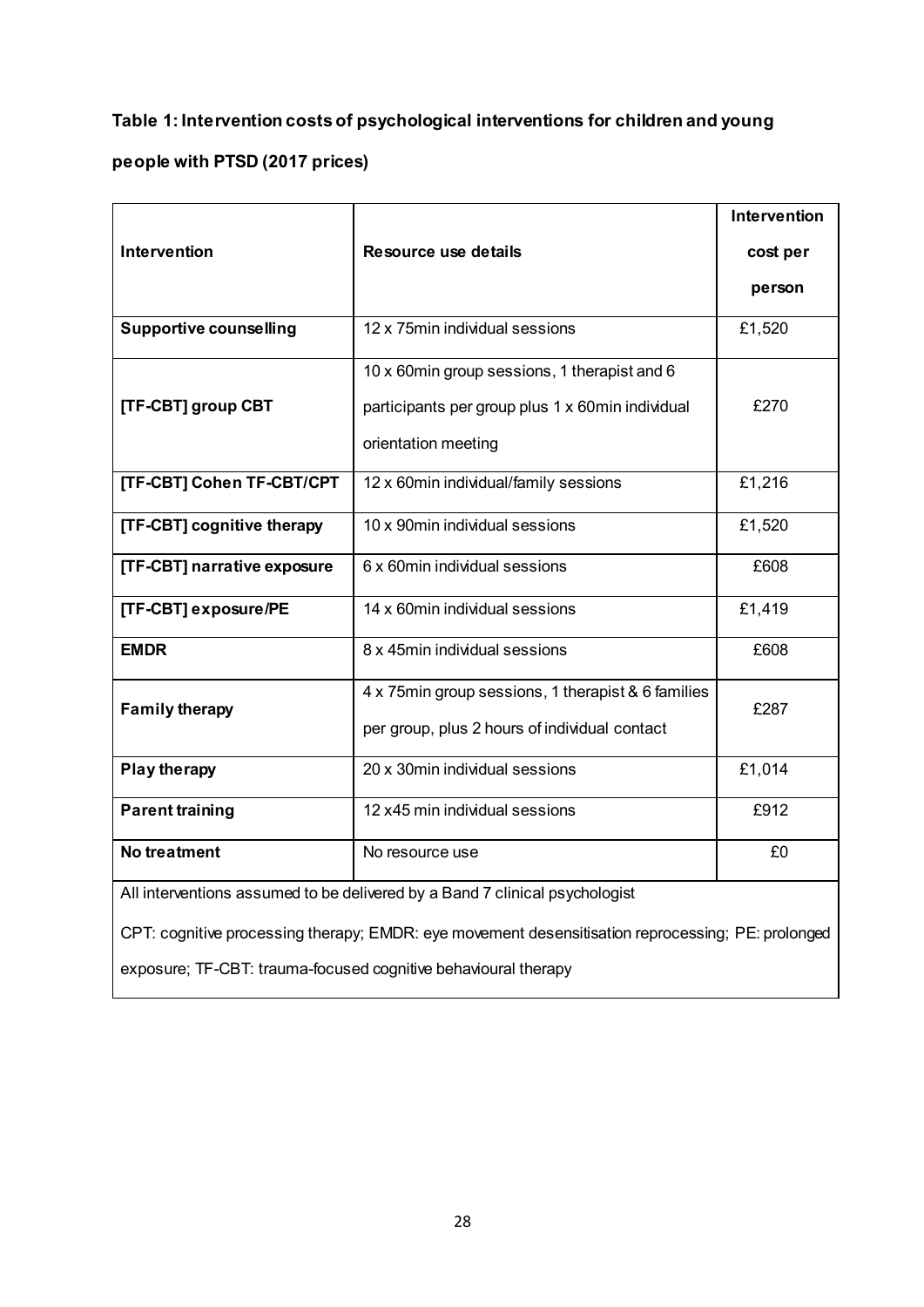# **Table 2. Economic model input parameters**

| Input parameter                                                                             | Deterministic | <b>Probability distribution</b> | Sources-comments                                                                                                   |  |  |  |
|---------------------------------------------------------------------------------------------|---------------|---------------------------------|--------------------------------------------------------------------------------------------------------------------|--|--|--|
|                                                                                             | value         | (type, range)                   |                                                                                                                    |  |  |  |
| Odds ratios of remission versus no treatment at treatment endpoint                          |               |                                 |                                                                                                                    |  |  |  |
|                                                                                             |               | 95% Crl                         |                                                                                                                    |  |  |  |
| Supportive counselling                                                                      | 2.97          | 0.84 to 10.64                   |                                                                                                                    |  |  |  |
| [TF-CBT] group CBT                                                                          | 5.21          | 1.87 to 14.60                   |                                                                                                                    |  |  |  |
| [TF-CBT] Cohen TF-CBT/CPT                                                                   | 8.43          | 2.74 to 26.05                   |                                                                                                                    |  |  |  |
| [TF-CBT] cognitive therapy                                                                  | 204.50        | 34.36 to 1271.56                | Mavranezouli et al., 2019; standardised mean differences                                                           |  |  |  |
| <b>ITF-CBT</b> narrative exposure                                                           | 15.14         | 3.99 to 59.20                   | converted to odds ratios according to Chinn (2000);                                                                |  |  |  |
| [TF-CBT] exposure/PE                                                                        | 11.42         | 2.65 to 50.55                   | distribution based on 300,000 samples from posterior<br>distributions outputted from NMAs, thinned by 30 to obtain |  |  |  |
| <b>EMDR</b>                                                                                 | 6.09          | 1.52 to 24.80                   | 10,000 values                                                                                                      |  |  |  |
| Family therapy                                                                              | 1.96          | 0.22 to 19.03                   |                                                                                                                    |  |  |  |
| Play therapy                                                                                | 11.52         | 1.51 to 90.65                   |                                                                                                                    |  |  |  |
| Parent training                                                                             | 5.83          | 0.49 to 66.95                   |                                                                                                                    |  |  |  |
|                                                                                             |               |                                 |                                                                                                                    |  |  |  |
| Odds ratios of remission versus no treatment at 3-month follow-up (secondary analysis only) |               |                                 |                                                                                                                    |  |  |  |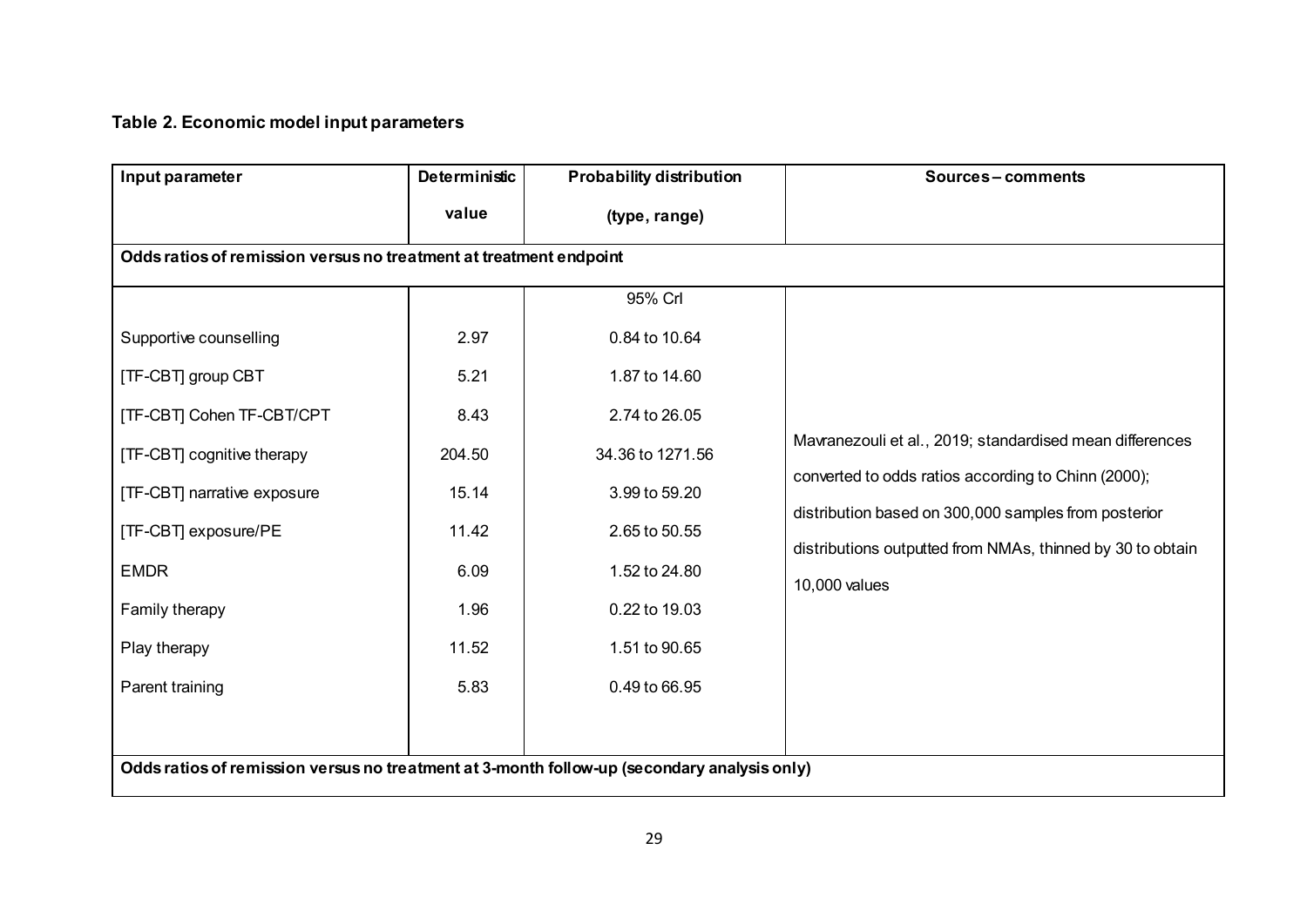|                                                                                                                                                  |         | 95% Crl                                    |                                                                                                                     |  |  |
|--------------------------------------------------------------------------------------------------------------------------------------------------|---------|--------------------------------------------|---------------------------------------------------------------------------------------------------------------------|--|--|
| Supportive counselling                                                                                                                           | 3.83    | 0.89 to 12.99                              |                                                                                                                     |  |  |
| [TF-CBT] group CBT                                                                                                                               | 15.51   | 2.90 to 91.56                              | Mavranezouli et al., 2019; Standardised Mean Differences                                                            |  |  |
| <b>[TF-CBT] Cohen TF-CBT/CPT</b>                                                                                                                 | 23.82   | 2.19 to 285.43                             | converted to odds ratios according to Chinn (2000);                                                                 |  |  |
| [TF-CBT] cognitive therapy                                                                                                                       | No data | No data                                    | distribution based on 300,000 samples from posterior                                                                |  |  |
| [TF-CBT] narrative exposure                                                                                                                      | 5.54    | 1.09 to 28.05                              | distributions outputted from NMAs, thinned by 30 to obtain                                                          |  |  |
| [TF-CBT] exposure/PE                                                                                                                             | 5.31    | 0.48 to 57.80                              | 10,000 values. 3-6 month probability of remission for                                                               |  |  |
| <b>EMDR</b>                                                                                                                                      | 2.94    | 0.18 to 47.13                              | cognitive therapy borrowed from Cohen TF-CBT/CPT; 3-6<br>month probability of remission for family therapy and play |  |  |
| Parent training                                                                                                                                  | 6.51    | 0.23 to 197.35                             | therapy assumed to equal that of no treatment                                                                       |  |  |
| Family therapy                                                                                                                                   | No data | No data                                    |                                                                                                                     |  |  |
| Play therapy                                                                                                                                     | No data | No data                                    |                                                                                                                     |  |  |
| Probability of remission - no treatment (also applied to all interventions between 3-6 months in base-case analysis & all interventions beyond 6 |         |                                            |                                                                                                                     |  |  |
| months in all analyses)                                                                                                                          |         |                                            |                                                                                                                     |  |  |
| 0-3 months from PTSD onset                                                                                                                       | 0.174   | Beta: $\alpha = 87.00$ ; $\beta = 413.00$  | Rosellini et al., 2018; data averaged between children aged                                                         |  |  |
| 0-12 months from PTSD onset                                                                                                                      | 0.370   | Beta: $\alpha$ =185.19; $\beta$ =314.81    | 0-12 years and young people aged 13-24 years. See                                                                   |  |  |
| 0-24 months from PTSD onset                                                                                                                      | 0.445   | Beta: α=222.26; β=277.74                   | Appendix S2 for details                                                                                             |  |  |
| 0-36 months from PTSD onset                                                                                                                      | 0.500   | Beta: $\alpha = 250.00$ ; $\beta = 250.00$ |                                                                                                                     |  |  |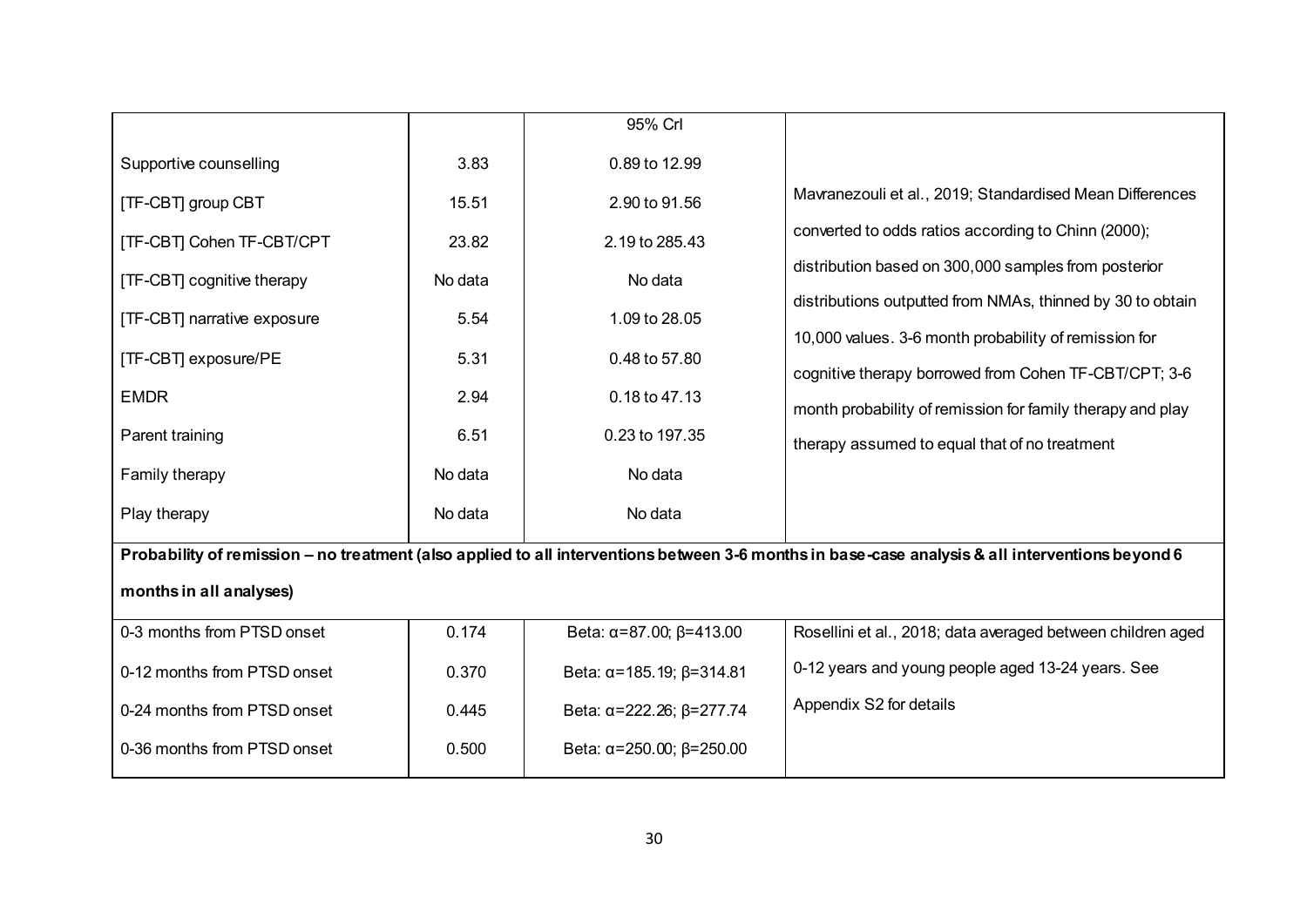| Risk of relapse - all treatments  |       |                                      |                                                               |
|-----------------------------------|-------|--------------------------------------|---------------------------------------------------------------|
| 3-month risk                      | 0.026 | Beta: $\alpha = 2.60; \beta = 97.40$ | Expert opinion                                                |
| <b>Utility values</b>             |       | Beta distribution                    |                                                               |
| Base-case analysis                |       |                                      |                                                               |
| PTSD-3-month                      | 0.170 | $\alpha = 9.01; \beta = 43.98$       | Gospodarevskaya, 2013; distribution estimated based on        |
| No-PTSD - 3-month                 | 0.218 | $\alpha$ =1271.69; $\beta$ =4575.15  | method of moments                                             |
| Secondary analysis                |       |                                      |                                                               |
| PTSD-3-month                      | 0.185 | $\alpha = 808; \beta = 3,567$        | Shearer et al., 2018                                          |
| $No-PTSD - 3$ -month              | 0.193 | $\alpha = 2,618; \beta = 10,940$     |                                                               |
| Intervention costs - resource use |       |                                      |                                                               |
| Number of sessions                |       |                                      |                                                               |
| Supportive counselling            | 12    | 0.60: 10-12, 0.22: 6-9, 0.18: 3-5    | Different probabilities assigned to different numbers of      |
| [TF-CBT] group CBT                | 10    | No distribution                      | sessions for individual therapies, based on intervention      |
| [TF-CBT] Cohen TF-CBT/CPT         | 12    | 0.60: 10-12, 0.22: 6-9, 0.18: 3-5    | completion data and data on the actual and intended mean      |
| [TF-CBT] cognitive therapy        | 10    | 0.70: 8-10, 0.16: 6-7, 0.14: 3-5     | number of sessions reported in the RCTs that informed the     |
| [TF-CBT] narrative exposure       | 6     | $0.80: 5-6, 0.10: 4, 0.10: 3$        | economic analysis. The number of therapist sessions per       |
| [TF-CBT] exposure/PE              | 14    | 0.70: 11-14, 0.16: 7-10, 0.14: 3-6   | person attending group therapies was not assigned a           |
|                                   |       |                                      | probability distribution because the number of group sessions |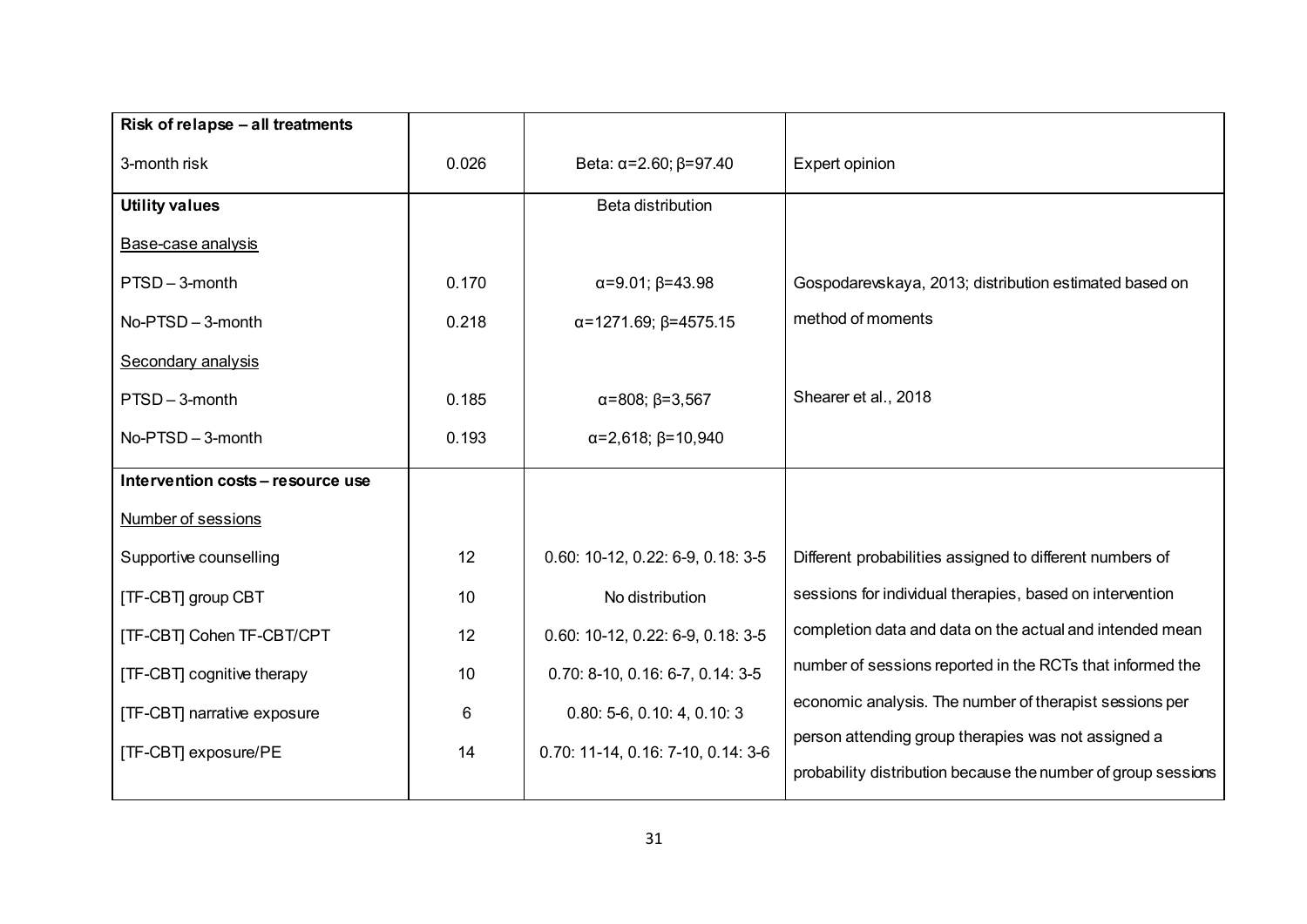| <b>EMDR</b>                                                                                                                                                  | 8     | $0.60: 7-8, 0.22: 4-6, 0.18: 2-3$              | remains the same, whether a participant attends the full                                                                                                                                                                                      |
|--------------------------------------------------------------------------------------------------------------------------------------------------------------|-------|------------------------------------------------|-----------------------------------------------------------------------------------------------------------------------------------------------------------------------------------------------------------------------------------------------|
| Family therapy                                                                                                                                               | 4     | No distribution                                | course of treatment or not.                                                                                                                                                                                                                   |
| Play therapy                                                                                                                                                 | 20    | 0.60: 14-20, 0.22: 10-13, 0.18: 7-9            |                                                                                                                                                                                                                                               |
| Parent training                                                                                                                                              | 12    | 0.60: 10-12, 0.22: 6-9, 0.18: 3-5              |                                                                                                                                                                                                                                               |
| Unit cost of clinical psychologist Band 7                                                                                                                    | £101  | Normal distribution<br>$SE = 0.05$ of the mean | Estimated using data from the British Association for<br>Behavioural & Cognitive Psychotherapies (2016); Curtis &<br>Burns (2017); National College for Teaching and Leadership<br>(2016) (see Appendix S3); distribution based on assumption |
| 3-month NHS/PSS health state cost                                                                                                                            |       | Gamma distribution                             | Shearer and colleagues (2018) data, expressed in 2017                                                                                                                                                                                         |
| <b>PTSD</b>                                                                                                                                                  | £549  | $\alpha = 19.53; \beta = 28.12$                | prices using the Hospital and Community Health Services                                                                                                                                                                                       |
| No-PTSD                                                                                                                                                      | £236  | $\alpha = 10.37; \beta = 22.74$                | Pay and Prices Index (Curtis & Burns, 2017)                                                                                                                                                                                                   |
| Annual discount rate                                                                                                                                         | 0.035 | No distribution                                | Applied to costs and outcomes (National Institute for Health<br>and Care Excellence, 2014)                                                                                                                                                    |
| CBT: cognitive behavioural therapy; CPT: cognitive processing therapy; Crl: credible intervals; EMDR: eye movement desensitisation and reprocessing; NHS:    |       |                                                |                                                                                                                                                                                                                                               |
| national health service; PE: prolonged exposure; PSS: personal social services; PTSD: post-traumatic stress disorder; SE: standard error; TF: trauma-focused |       |                                                |                                                                                                                                                                                                                                               |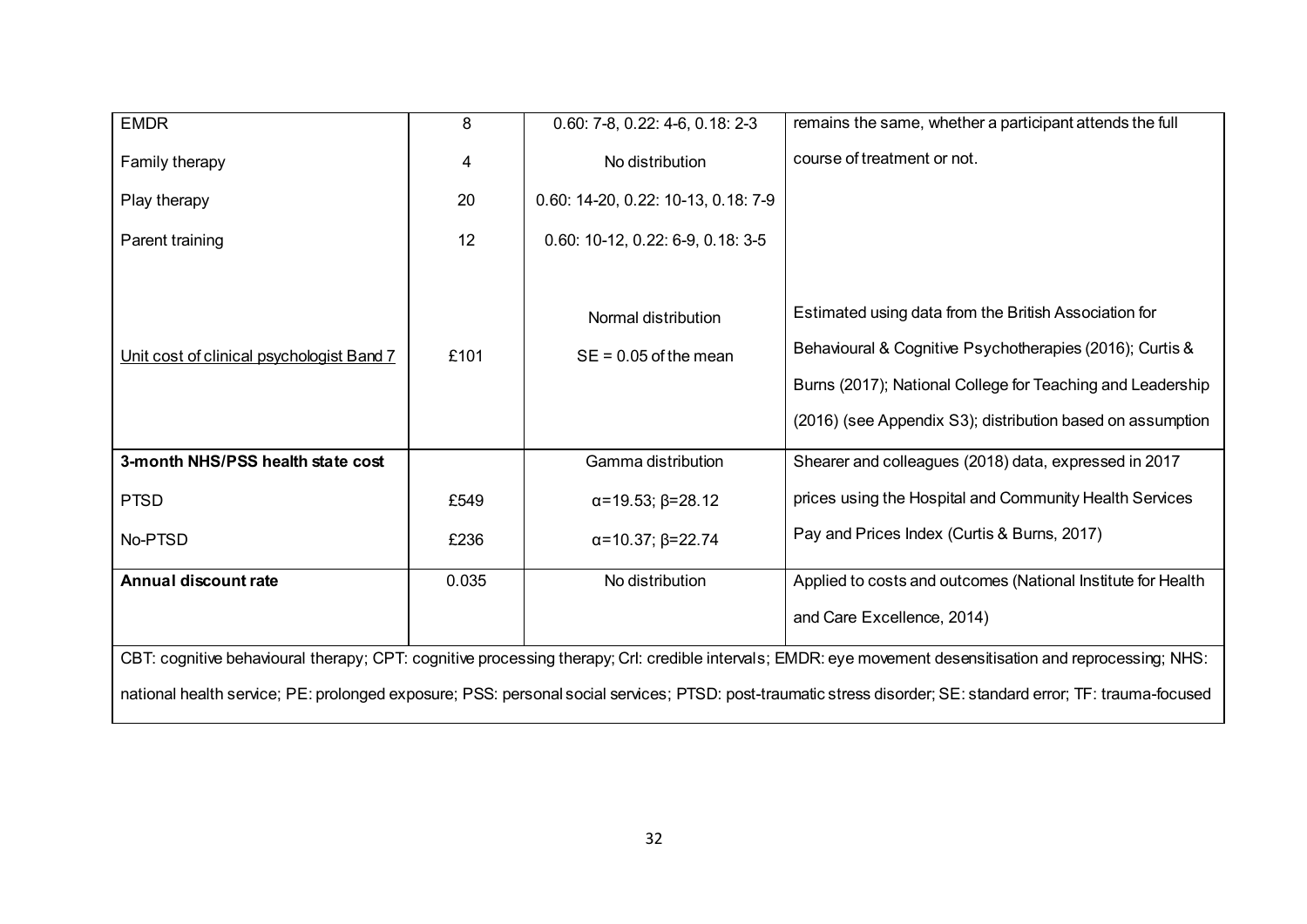## **Table 3. Base-case results of economic modelling (Scenario A) [utility data from**

## **Gospodarevskaya (2013); no beneficial effect beyond treatment endpoint]**

|                                                                                                    | Mean per person |                  |              |         | Mean          |                    |
|----------------------------------------------------------------------------------------------------|-----------------|------------------|--------------|---------|---------------|--------------------|
| Intervention                                                                                       |                 |                  |              | NMB (£/ | rank          | Prob*              |
|                                                                                                    | <b>QALY</b>     | Intervention     | <b>Total</b> | person) |               | (at a threshold of |
|                                                                                                    |                 | cost(E)          | cost(E)      |         | £20,000/QALY) |                    |
| [TF-CBT] cognitive therapy                                                                         | 2.467           | 1,202            | 4,347        | 44,993  | 1.57          | 0.78               |
| [TF-CBT] narrative exposure                                                                        | 2.322           | $\overline{517}$ | 4,484        | 41,966  | 3.35          | 0.40               |
| Play therapy                                                                                       | 2.297           | 719              | 4,827        | 41,109  | 4.68          | 0.34               |
| [TF-CBT] exposure/PE                                                                               | 2.297           | 1,089            | 5,200        | 40,742  | 5.35          | 0.27               |
| <b>[TF-CBT] Cohen TF-CBT/CPT</b>                                                                   | 2.268           | 915              | 5,188        | 40,178  | 5.91          | 0.21               |
| <b>EMDR</b>                                                                                        | 2.241           | 460              | 4,897        | 39,920  | 5.88          | 0.30               |
| Parent training                                                                                    | 2.244           | 684              | 5,099        | 39,788  | 6.50          | 0.39               |
| [TF-CBT] group CBT                                                                                 | 2.224           | 270              | 4,798        | 39,687  | 5.83          | 0.72               |
| Family therapy                                                                                     | 2.168           | 287              | 5,133        | 38,222  | 8.20          | 0.43               |
| Supportive counselling                                                                             | 2.183           | 1,141            | 5,902        | 37,753  | 9.57          | 0.49               |
| No treatment                                                                                       | 2.121           | $\overline{0}$   | 5,113        | 37,304  | 9.16          | 1.00               |
| CPT: cognitive processing therapy; EMDR: eye movement desensitisation reprocessing; NMB: net       |                 |                  |              |         |               |                    |
| monetary benefit; PE: prolonged exposure; Prob: probability of cost-effectiveness; TF-CBT: trauma- |                 |                  |              |         |               |                    |

focused cognitive behavioural therapy

\*estimated in a step-wise approach, according to which the most cost-effective intervention is omitted at each step, and the probability of cost-effectiveness of the next most cost-effective intervention amongst the remaining treatment options is re-calculated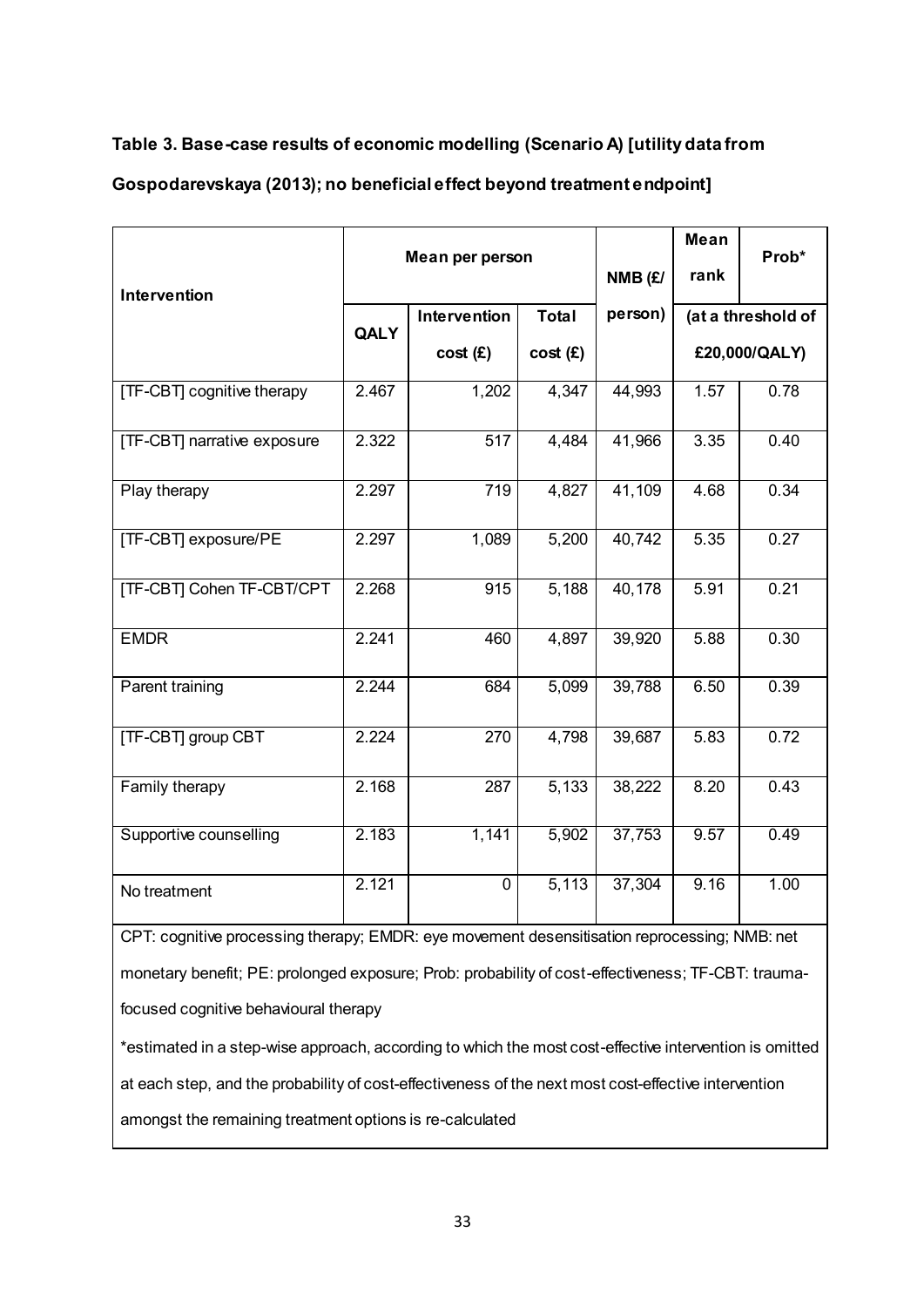

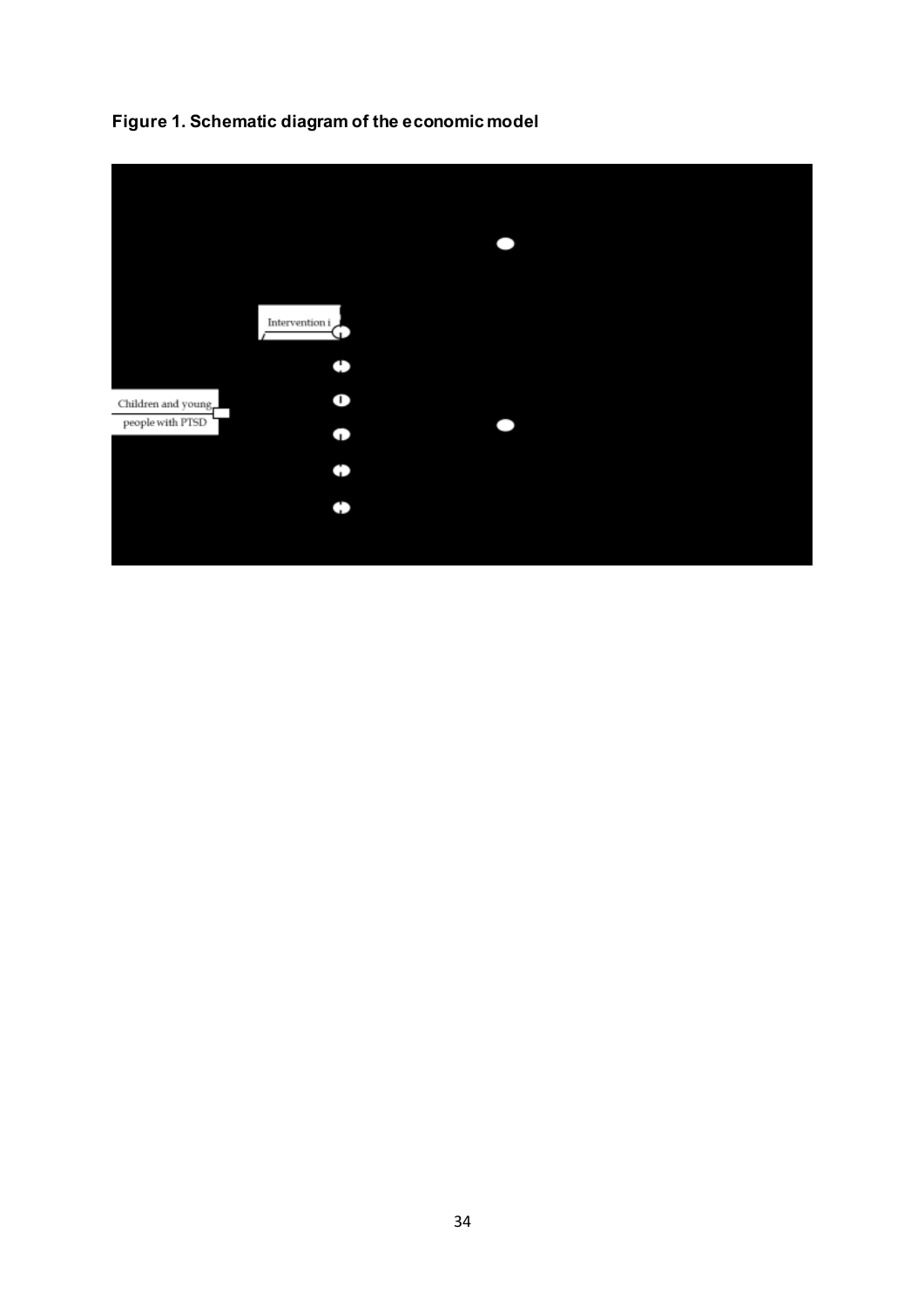## **Figure 2. Cost-effectiveness plane: base-case analysis [utility data from**

## **Gospodarevskaya (2013); no beneficial effect beyond treatment endpoint]**



Results for 1,000 children and young people with PTSD.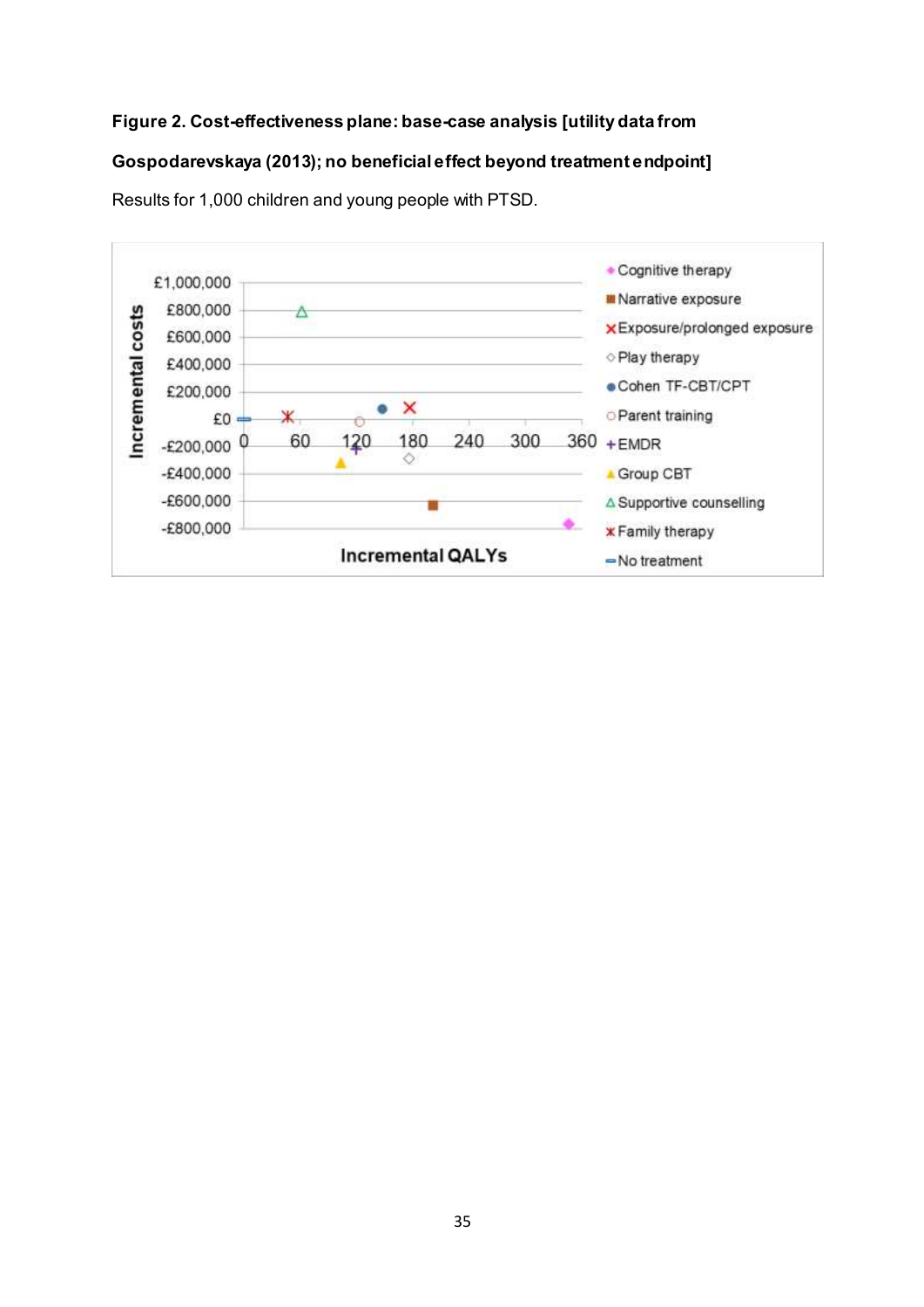**Figure 3. Cost-effectiveness acceptability frontier: base-case analysis [utility data from Gospodarevskaya (2013); no beneficial effect beyond treatment endpoint] – cognitive therapy for PTSD included in analysis**



Comparison across 11 alternative treatment options: supportive counselling, group CBT [TF-CBT], Cohen TF-CBT/ CPT [TF-CBT], cognitive therapy for PTSD [TF-CBT], narrative exposure therapy [TF-CBT], exposure/PE [TF-CBT], eye movement desensitisation and reprocessing (EMDR), family therapy, play therapy, parent training, no treatment

36